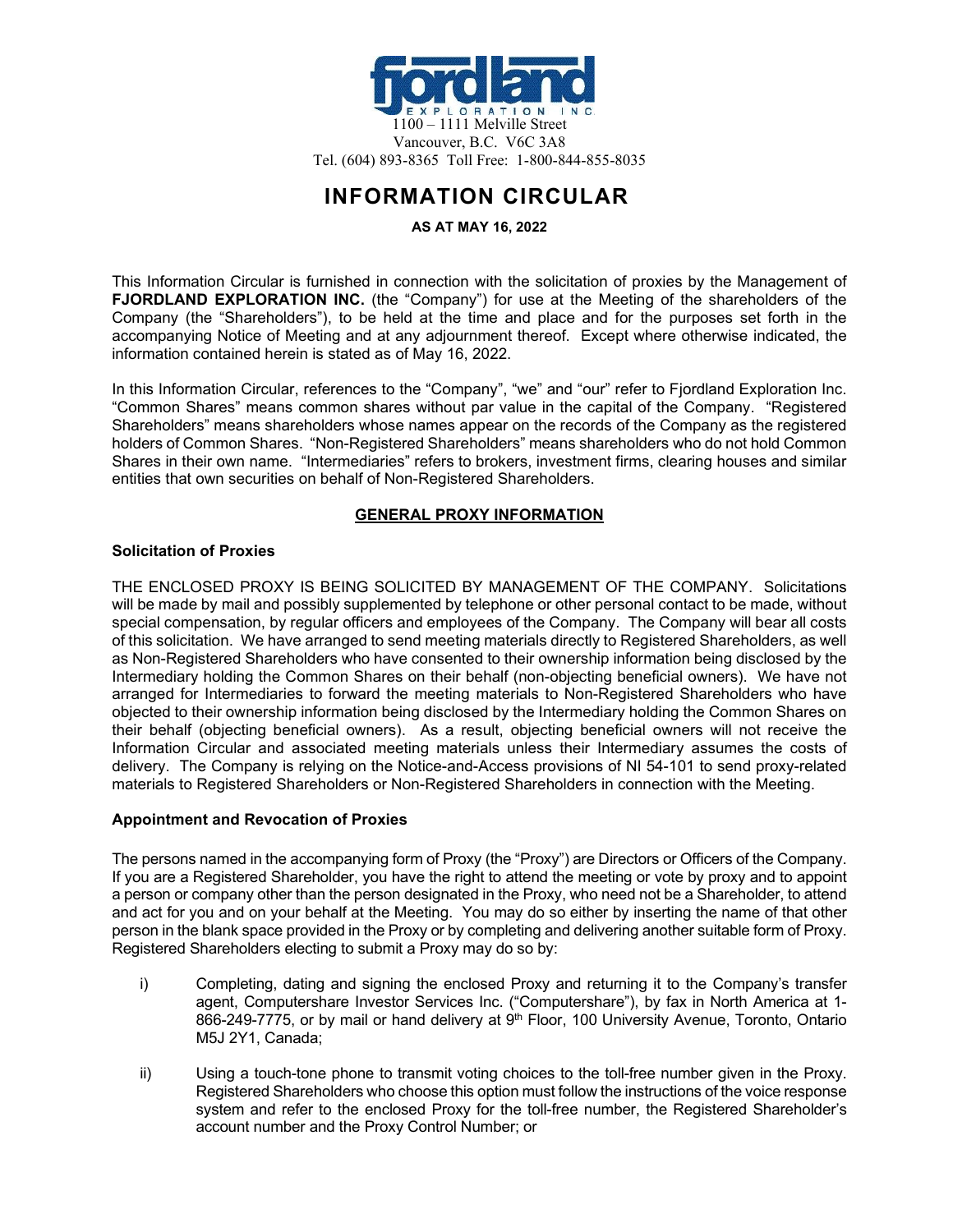iii) Using the internet through the website of Computershare at [www.investorvote.com.](http://www.investorvote.com/) Registered Shareholders who choose this option must follow the instructions that appear on the screen and refer to the enclosed Proxy for the Registered Shareholder's account number and the Proxy Control Number.

In all cases you should ensure the Proxy is received at least 48 hours before the Meeting or the adjournment thereof at which the Proxy is to be used.

Every Proxy may be revoked by an instrument in writing:

- i) executed by the Registered Shareholder or by his/her attorney authorized in writing or, where the Registered Shareholder is a company, by a duly authorized officer or attorney of the company; and
- ii) delivered either to the registered office of the Company at any time up to and including the last business day preceding the day of the Meeting or any adjournment thereof, at which the Proxy is to be used, or to the chairman of the Meeting on the day of the Meeting or any adjournment thereof;

or in any other manner provided by law.

**Only Registered Shareholders have the right to revoke a Proxy. Non-Registered Shareholders who wish to change their vote must, at least seven days before the Meeting, arrange for their respective Intermediaries to revoke the Proxy on their behalf.** If you are a Non-Registered Shareholder, see "Non-Registered Shareholders" below for further information on how to vote your Common Shares.

#### **Exercise of Discretion by Proxyholder**

If you vote by proxy, the persons named in the Proxy will vote or withhold from voting the Common Shares represented thereby in accordance with your instructions on any ballot that may be called for. If you specify a choice with respect to any matter to be acted upon, your Common Shares will be voted accordingly. The Proxy confers discretionary authority on the persons named therein with respect to:

- i) each matter or group of matters identified therein for which a choice is not specified;
- ii) any amendment to or variation of any matter identified therein;
- iii) any other matter that properly comes before the Meeting; and
- iv) exercise of discretion of proxyholder.

# **Non-Registered Shareholders**

The following information is of significant importance to Shareholders who do not hold Common Shares in their own name. Non-Registered Shareholders should note that the only Proxies that can be recognized and acted upon at the Meeting are those deposited by Registered Shareholders.

If Common Shares are listed in an account statement provided to a Shareholder by an Intermediary, then in almost all cases those Common shares will not be registered in the Shareholder's name on the records of the Company. Such Common Shares will more likely be registered under the name of the Non-Registered Shareholder's Intermediary or an agent of that Intermediary. In Canada, the majority of such Common Shares are registered under the name of CDS & Co. (the registration name for The Canadian Depository for Securities Limited, which acts as nominee for many Canadian brokerage firms), and in the United States, under the name of Cede & Co., as nominee for The Depository Trust Company (which acts as depository for many U.S. brokerage firms and custodian banks).

If you have consented to disclosure of your ownership information, you will receive a request for voting instructions from the Company. If you have declined to disclose your ownership information, you may receive a request for voting instructions from your Intermediary if they have assumed the cost of delivering the meeting materials. Every Intermediary has its own mailing procedures and provides its own return instructions to clients. However, most Intermediaries now delegate responsibility for obtaining voting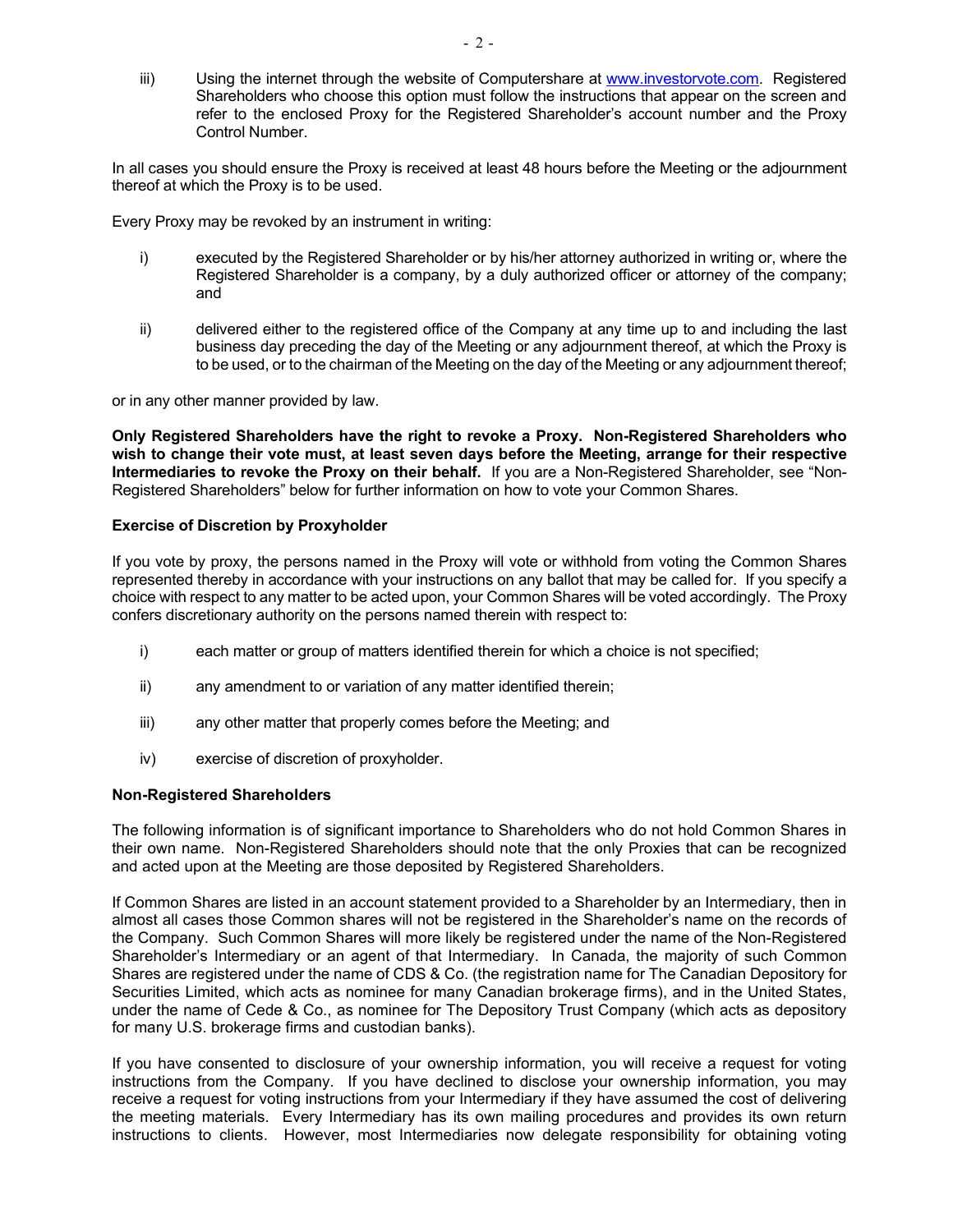instructions from clients to Broadridge Financial Solutions, Inc. ("Broadridge") in Canada and the United States.

If you are a Non-Registered Shareholder, you should carefully follow the instructions on the voting instruction form received from Broadridge in order to ensure that your Common Shares are voted at the Meeting. The voting instruction form supplied to you will be similar to the Proxy provided to the Registered Shareholders by the Company. However, its purpose is limited to instructing the Intermediary on how to vote on your behalf.

The voting instruction form sent by Broadridge will name the same persons as the Company's Proxy to represent you at the Meeting. Although as a Non-Registered Shareholder you may not be recognized directly at the Meeting for the purposes of voting Common Shares registered in the name of your intermediary, you, or a person designated by you (who need not be a Shareholder), may attend the Meeting as Proxyholder for your Intermediary and vote your Common Shares in that capacity. To exercise this right to attend the Meeting or appoint a Proxyholder of your own choosing, you should insert your own name or the name of the desired representative in the blank space provided in the voting instruction form. Alternatively, you may provide other written instructions requesting that you or your desired representative attend the Meeting as Proxyholder for your Intermediary. The completed voting instruction form or other written instructions must then be returned in accordance with the instructions on the form.

**If you receive a voting instruction form from Broadridge, you cannot use it to vote Common Shares directly at the Meeting – the voting instruction form must be completed as described above and returned in accordance with its instructions well in advance of the Meeting in order to have the Common Shares voted.**

#### **VOTING SHARES AND PRINCIPAL HOLDERS THEREOF**

On **May 16, 2022**, 82,685,531 common shares without par value were issued and outstanding, each share carrying the right to one vote. At a General Meeting of the Company, on a show of hands, every Shareholder present in person shall have one vote and, on a poll, every Shareholder shall have one vote for each share of which he is the holder.

Only Shareholders of record on the close of business on **May 16, 2022** who either personally attend the Meeting or who complete and deliver a Proxy in the manner and subject to the provisions set out under the heading "General Proxy Information" will be entitled to have his or her shares voted at the Meeting or any adjournment thereof.

To the knowledge of the Directors and Senior Officers of the Company, only the following own, directly or indirectly, or exercise control or direction over, shares carrying more than 10% of the voting rights attached to all outstanding shares of the Company:

| Name                                                                   | Number of Shares | Percentage |
|------------------------------------------------------------------------|------------------|------------|
| I-Pulse Inc.<br>c/o 606–999 Canada Place<br>Vancouver, B.C.<br>V6C 1E1 | 14,000,0001      | 16.9%      |

114,000,000 shares are held by IVNE BC Holdings Ltd., a private company indirectly controlled by I-Pulse Inc.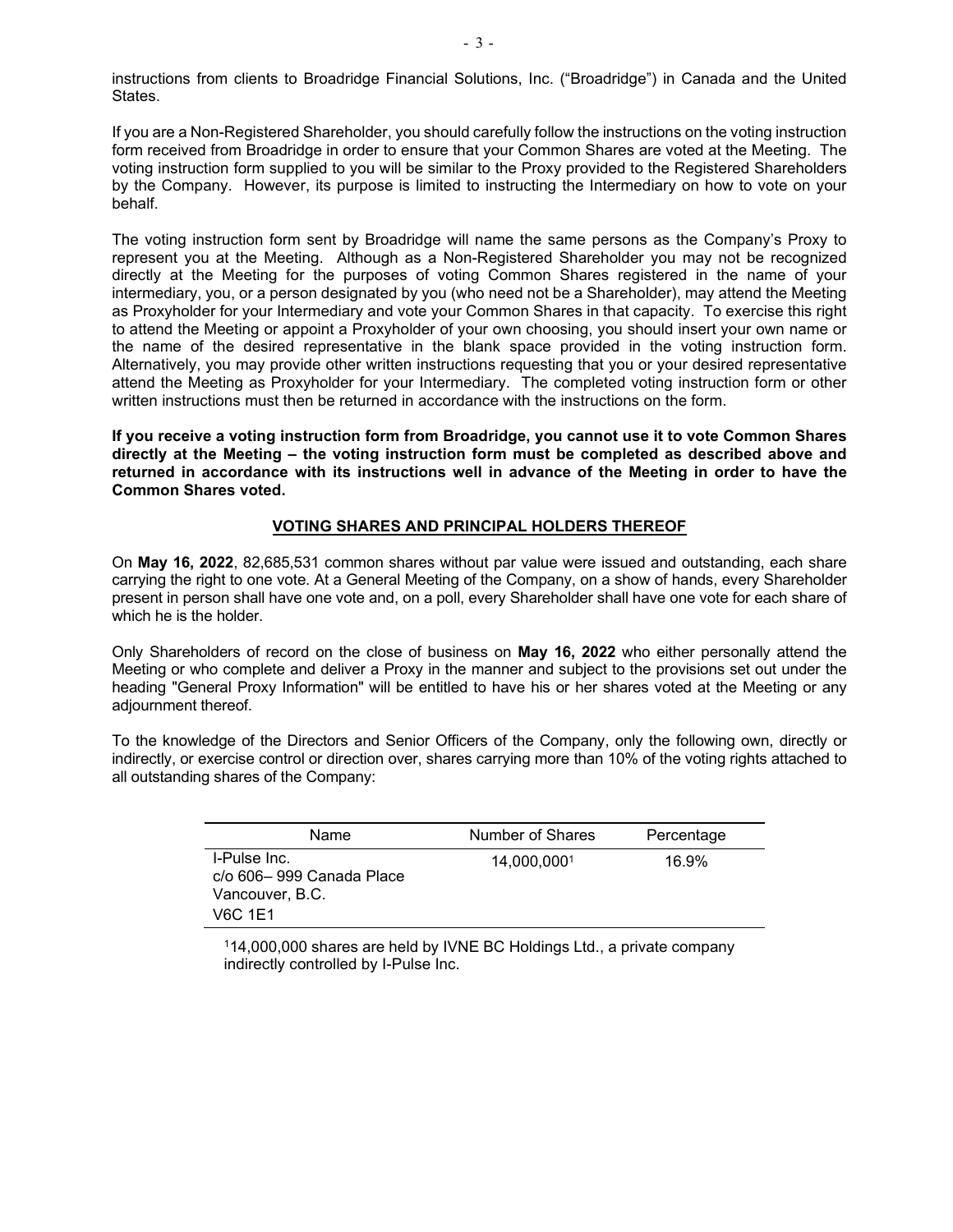#### **INTEREST OF CERTAIN PERSONS OR COMPANIES IN MATTERS TO BE ACTED UPON**

Other than as disclosed elsewhere in this Information Circular, none of the Directors or Senior Officers of the Company, no proposed nominee for election as a Director of the Company, none of the persons who have been Directors or Senior Officers of the Company since the commencement of the Company's last completed financial year and no associate or affiliate of any of the foregoing persons has any material interest, direct or indirect, by way of beneficial ownership of securities or otherwise, in any matter to be acted upon at the Meeting.

# **INTEREST OF INFORMED PERSONS IN MATERIAL TRANSACTIONS**

For the purposes of this Information Circular, "informed person" means:

- (a) a director or executive officer of the Company;
- (b) a director or executive officer of a person or company that is itself an informed person or subsidiary of the Company;
- (c) any person or company who beneficially owns, directly or indirectly, voting securities of the Company or who exercises control or direction over voting securities of the Company, or a combination of both, carrying more than 10% of the voting rights attached to all outstanding voting securities of the Company, other than voting securities held by the person or company as underwriter in the course of a distribution; and
- (d) the Company if it has purchased, redeemed or otherwise acquired any of its own securities, for so long as it holds any of its securities.

Other than as set forth herein, no informed person, no proposed director of the Company and no associate or affiliate of any such informed person or proposed director, has any material interest, direct or indirect, in any material transaction since the commencement of the Company's last completed financial year or in any proposed transaction, which, in either case, has materially affected or will materially affect the Company or any of its subsidiaries.

# **STATEMENT OF EXECUTIVE COMPENSATION**

# **A. General Provisions**

For the purposes of this Information Circular:

"CEO" of the Company means an individual who served as Chief Executive Officer of the Company, or performed functions similar to a Chief Executive Officer, for any part of the most recently completed financial year;

"CFO" of the Company means an individual who served as Chief Financial Officer of the Company, or performed functions similar to a Chief Financial Officer, for any part of the most recently completed financial year;

"compensation securities" includes stock options, convertible securities, exchangeable securities and similar instruments including stock appreciation rights, deferred share units and restricted stock units granted or issued by the Company or one of its subsidiaries for services provided or to be provided, directly or indirectly, to the Company or its subsidiaries;

"executive officer" of the Company means an individual who is the Chairman or Vice-Chairman of the Board, the President, a CEO, a CFO, a Vice-President in charge of a principal business unit, division or function including sales, finance or production, or any other individual who performed a policy-making function in respect of the Company;

"NEO" or "named executive officer" means each of the following individuals:

(a) each individual who, in respect of the company, during any part of the most recently completed financial year, served as chief executive officer, including an individual performing functions similar to a chief executive officer;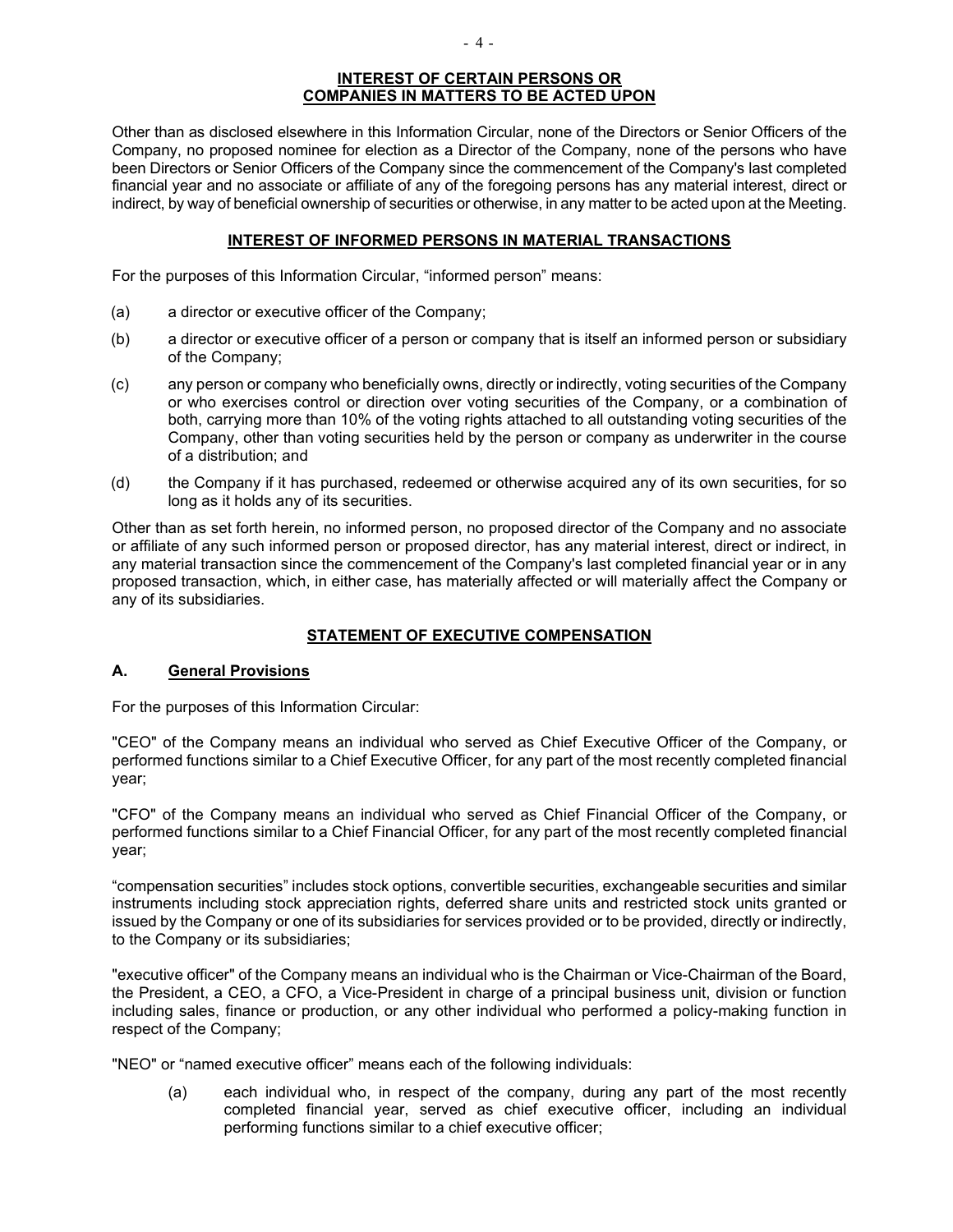- (b) each individual who, in respect of the company, during any part of the most recently completed financial year, served as chief financial officer, including an individual performing functions similar to a chief financial officer;
- (c) in respect of the company and its subsidiaries, the most highly compensated executive officer other than the individuals identified in paragraphs (a) and (b) at the end of the most recently completed financial year whose total compensation was more than \$150,000, as determined in accordance with subsection 1.3(5), for that financial year;
- (d) each individual who would be a named executive officer under paragraph (c) but for the fact that the individual was not an executive officer of the company, and was not acting in a similar capacity, at the end of that financial year;

"underlying securities" means any securities issuable on conversion, exchange or exercise of compensation securities.

*All currency references herein are expressed in Canadian Dollars unless otherwise specified.*

# **B. Compensation Discussion and Analysis**

The Company's Compensation Committee, which is comprised of Mark Gibson, Victor A. Tanaka and Peter Krag-Hansen, is solely responsible for the compensation program for the Company's Named Executive Officers. At the request of the Compensation Committee, other directors may, from time to time, provide recommendations to the Compensation Committee with respect to compensation for the Company's NEOs.

The compensation program's objectives are:

- Attract and retain qualified and experienced executives to drive the continued development of the Company and its current and future mineral exploration assets, thereby creating shareholder value; and
- Provide executives, through independent research and analysis, with appropriate salaries and incentives and encourage the achievement of specific milestones with respect to the development of the Company.

The deliberations of the Compensation Committee are private. Compensation for the Company's NEOs consists generally of: (i) base cash salary or consulting fee; (ii) cash bonus payments for achievement of specific milestones or benchmarks; and (iii) option grants pursuant to the Company's Stock Option Plan. The Company does not provide the NEOs with personal benefits nor does the Company provide any additional compensation to its NEOs for serving as directors of the Company.

At the Meeting, the disinterested shareholders of the Company will be asked to consider and, if deemed advisable, to pass, with or without variation, an ordinary resolution of disinterested shareholders confirming and approving a proposed share incentive plan. The directors of the Company unanimously recommend that shareholders vote in favour of resolution approving the new share incentive plan. The persons named in the form of proxy accompanying this Circular intend to vote FOR the Share Incentive Plan, unless the shareholder of the Company who has given such proxy has directed that the shares represented by such proxy be voted against the Share Incentive Plan. For further information regarding the proposed new Share Incentive Plan and a summary of its material terms see section in this Circular titled "Particulars of Other Matters To Be Acted Upon – Approval of Proposed Share Incentive Plan".

# **C. Summary Compensation Tables**

James Tuer, President and CEO effective August 1, 2020, Richard C. Atkinson, former President and CEO Mark T. Brown, CFO and Patricia Tanaka, former CFO are the NEOs of the Company for the purposes of the following disclosure. The compensation for the NEOs and directors of the Company who are not NEOs, directly or indirectly, for the Company's two most recently-completed financial years is as follows: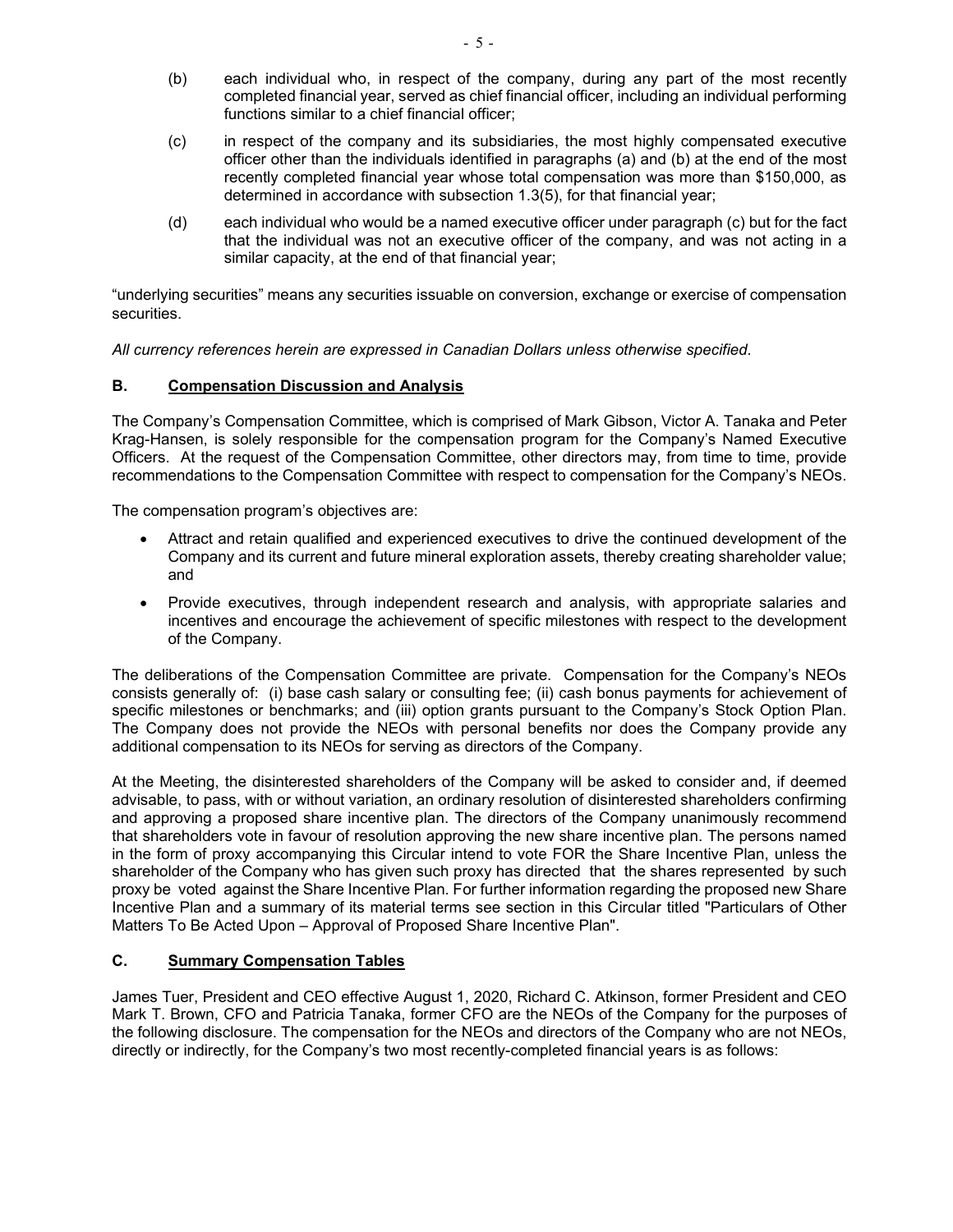| Table of Compensation (excluding compensation securities) |                              |                                                                                  |                         |                                                  |                                           |                                                  |                                         |
|-----------------------------------------------------------|------------------------------|----------------------------------------------------------------------------------|-------------------------|--------------------------------------------------|-------------------------------------------|--------------------------------------------------|-----------------------------------------|
| Name and<br><b>Position</b>                               | Year                         | Salary,<br><b>Consulting Fee,</b><br><b>Retainer or</b><br>Commission<br>$($ \$) | <b>Bonus</b><br>$($ \$) | <b>Committee or</b><br><b>Meeting Fees</b><br>\$ | Value of<br><b>Perquisites</b><br>$($ \$) | Value<br>of all other<br>compensation<br>$($ \$) | <b>Total</b><br>compensation<br>$($ \$) |
| James Tuer <sup>1</sup><br>President & CEO                | Dec 31,<br>2021              | 150.000                                                                          | Nil                     | Nil                                              | Nil                                       | 78,142                                           | 228,142                                 |
| and Director                                              | Dec 31,<br>2020              | 62,500                                                                           | Nil                     | Nil                                              | Nil                                       | 34,852                                           | 97,352                                  |
| Richard C. Atkinson<br>Former President &                 | Dec 31,<br>2021              | Nil                                                                              | Nil                     | Nil                                              | Nil                                       | Nil                                              | Nil                                     |
| <b>CEO and Director</b>                                   | Dec 31,<br>2020              | Nil                                                                              | Nil                     | Nil                                              | Nil                                       | 27,746                                           | 27,746                                  |
| Mark T. Brown <sup>2</sup><br><b>CFO</b>                  | Dec 31,<br>2021              | 45,000                                                                           | Nil                     | Nil                                              | Nil                                       | 25,152                                           | 70,152                                  |
|                                                           | Dec $31$ ,<br>2020           | Nil                                                                              | Nil                     | Nil                                              | Nil                                       | Nil                                              | Nil                                     |
| <sup>1</sup> Patricia Tanaka<br>Former CFO                | $\overline{Dec}$ 31,<br>2021 | 12,000                                                                           | Nil                     | Nil                                              | Nil                                       | Nil                                              | 12,000                                  |
|                                                           | Dec 31,<br>2020              | 36,000                                                                           | Nil                     | Nil                                              | Nil                                       | 15,607                                           | 51,607                                  |
| Peter Krag-Hansen<br>Director                             | Dec 31,<br>2021              | Nil                                                                              | Nil                     | Nil                                              | Nil                                       | 5,550                                            | 5,550                                   |
|                                                           | Dec 31,<br>2020              | Nil                                                                              | Nil                     | Nil                                              | Nil                                       | 15,607                                           | 15,607                                  |
| Victor A. Tanaka<br>Director                              | Dec 31,<br>2021              | Nil                                                                              | Nil                     | Nil                                              | Nil                                       | 5.550                                            | 5,550                                   |
|                                                           | Dec 31,<br>2020              | Nil                                                                              | Nil                     | Nil                                              | Nil                                       | 15,607                                           | 15,607                                  |
| <b>Mark Gibson</b><br>Director                            | Dec 31,<br>2021              | Nil                                                                              | Nil                     | Nil                                              | Nil                                       | 38,361                                           | 38,361                                  |
|                                                           | Dec 31,<br>2020              | Nil                                                                              | Nil                     | Nil                                              | Nil                                       | Nil                                              | Nil                                     |
| John Sheedy<br>Director                                   | Dec 31.<br>2021              | Nil                                                                              | Nil                     | Nil                                              | Nil                                       | 41,625                                           | 41,625                                  |
|                                                           | Dec 31,<br>2020              | Nil                                                                              | Nil                     | Nil                                              | Nil                                       | Nil                                              | Nil                                     |

1 Effective August 20, 2021 James Tuer was appointed CEO in place of Richard C. Atkinson.

2 Effective April 22, 2021 Mark T. Brown was appointed CFO in place of Patricia Tanaka.

The following table discloses all compensation securities granted or issued to each NEO and Director by the Company in the most recently completed financial year for services provided or to be provided, directly or indirectly, to the Company.

|                                 | <b>Compensation Securities</b>                              |                                                                                                                  |                                 |                                                         |                                                                                                       |                                                                                               |                       |
|---------------------------------|-------------------------------------------------------------|------------------------------------------------------------------------------------------------------------------|---------------------------------|---------------------------------------------------------|-------------------------------------------------------------------------------------------------------|-----------------------------------------------------------------------------------------------|-----------------------|
| <b>Name</b><br>and<br>position  | Type of<br>compensation<br>security                         | Number of<br>compensation<br>securities.<br>number of<br>underlying<br>securities, and<br>percentage of<br>class | Date of<br>issue<br>or<br>grant | Issue,<br>conversion<br>or exercise<br>price<br>$($ \$) | <b>Closing</b><br>price of<br>security or<br>underlying<br>security on<br>date of<br>grant<br>$($ \$) | <b>Closing</b><br>price of<br>security or<br>underlying<br>security at<br>year end<br>$($ \$) | <b>Expiry</b><br>date |
| James Tuer<br>President and CEO | <b>Stock Options</b><br><b>Underlying Shs</b><br>% of class | 500,000<br>500,000<br>$0.7\%$                                                                                    | Apr 22/21                       | \$0.125                                                 | \$0.115                                                                                               | \$0.115                                                                                       | Apr 22/26             |
|                                 | <b>Stock Options</b><br><b>Underlying Shs</b><br>% of Class | 200,000<br>200.000<br>$0.3\%$                                                                                    | Aug 26/21                       | \$0.125                                                 | \$0.12                                                                                                |                                                                                               | Aug 26/26             |
| Peter Krag-Hansen<br>Director   | <b>Stock Options</b><br>Underlying Shs<br>% of class        | 50.000<br>50.000<br>0.07%                                                                                        | Aug 26/21                       | \$0.125                                                 | \$0.12                                                                                                | \$0.115                                                                                       | Aug 26/26             |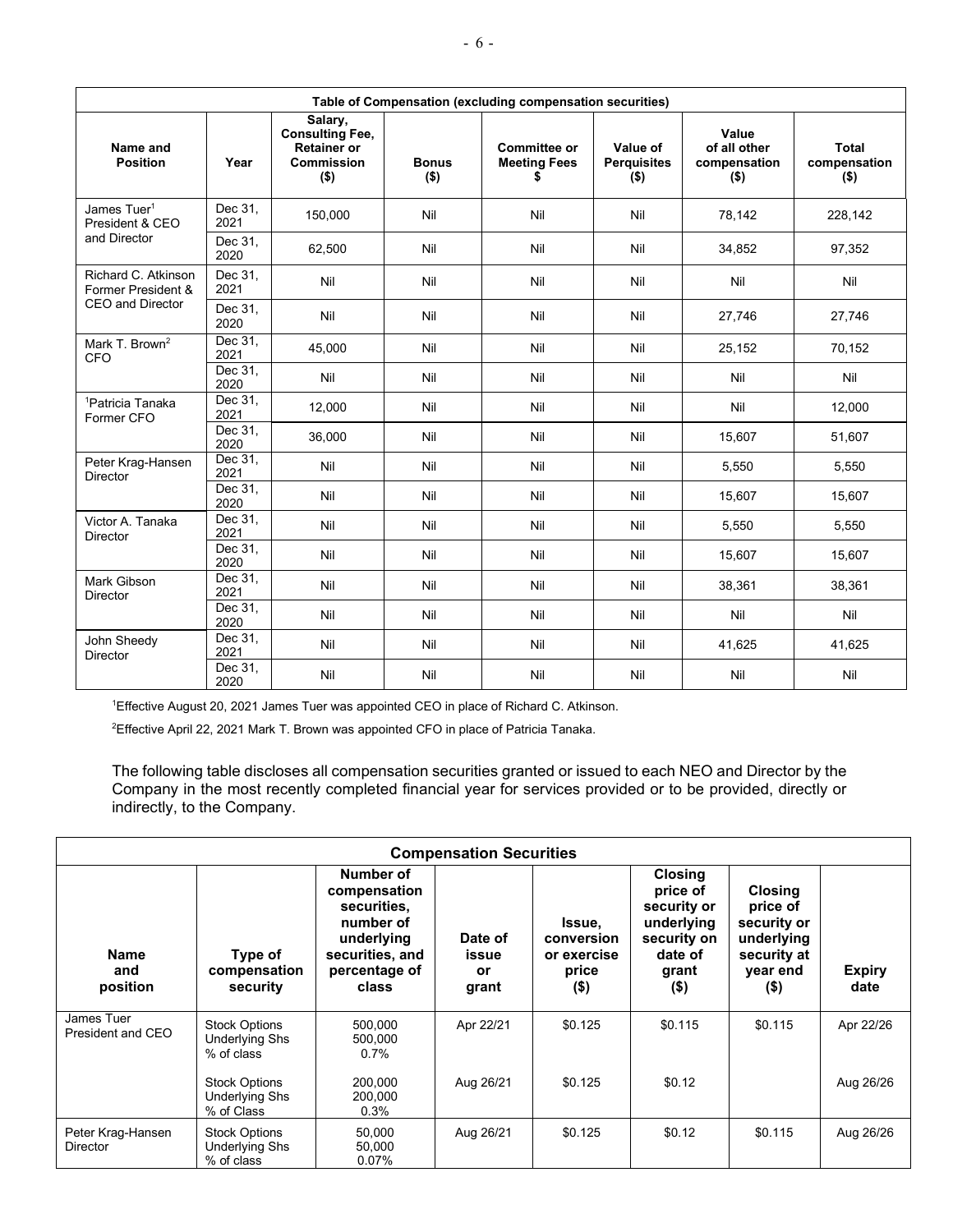| Victor A. Tanaka<br><b>Director</b> | <b>Stock Options</b><br>Underlying Shs<br>% of class        | 50,000<br>50,000<br>0.07%  | Aug 26/21 | \$0.125 | \$0.12  | \$0.115 | Aug 26/26 |
|-------------------------------------|-------------------------------------------------------------|----------------------------|-----------|---------|---------|---------|-----------|
| Mark Gibson                         | <b>Stock Options</b><br>Underlying Shs<br>% of class        | 225,000<br>225,000<br>0.4% | Jan 12/21 | \$0.105 | \$0.105 | \$0.115 | Jan 12/26 |
|                                     | <b>Stock Options</b><br><b>Underlying Shs</b><br>% of class | 125,000<br>125,000<br>0.2% | Apr 22/21 | \$0.125 | \$0.115 |         | Apr 22/26 |
|                                     | <b>Stock Options</b><br><b>Underlying Shs</b><br>% of class | 25,000<br>25,000<br>0.03%  | Aug 26/21 | \$0.125 | \$0.12  |         | Aug 26/26 |
| John Sheedy                         | <b>Stock Options</b><br><b>Underlying Shs</b><br>$\%$       | 375,000<br>375,000<br>0.5% | Aug 26/21 | \$0.125 | \$0.12  | \$0.115 | Aug 26/26 |

The following table discloses each exercise of compensation securities by NEOs and directors during the most recently completed financial year.

|                      | <b>Exercise of Compensation Securities by Directors and NEOs</b> |                                                                     |                                                     |                     |                                                                                 |                                                                                                             |                                                         |
|----------------------|------------------------------------------------------------------|---------------------------------------------------------------------|-----------------------------------------------------|---------------------|---------------------------------------------------------------------------------|-------------------------------------------------------------------------------------------------------------|---------------------------------------------------------|
| Name and<br>position | Type of<br>compensation<br>security                              | <b>Number</b><br>оf<br>underlying<br><b>securities</b><br>exercised | <b>Exercise</b><br>price per<br>security<br>$($ \$) | Date of<br>exercise | <b>Closing</b><br>price per<br>security<br>on date<br>оf<br>exercise<br>$($ \$) | <b>Difference</b><br>between<br>exercise<br>price and<br>closing price<br>on date of<br>exercise<br>$($ \$) | <b>Total</b><br>value on<br>exercise<br>date<br>$($ \$) |
| N/A                  | N/A                                                              | N/A                                                                 | N/A                                                 | N/A                 | N/A                                                                             | N/A                                                                                                         | N/A                                                     |

There were no exercises of stock options by NEOs and directors during the year ended December 31, 2021.

The Company's Stock Option Plan was a 10% rolling plan which is reviewed and approved annually by shareholders at the Annual General Meeting**.** Please refer to Section entitled "Incentive Plan" on page 12 for new proposed incentive plan pursuant to TSX Venture Exchange Policy 4.4, Security-Based Compensation.

There were no re-pricings or cancellations of Stock Options under the Stock Option Plan or otherwise during the year ended December 31, 2021.

The Company has no pension plans that provide for payments or benefits to NEOs and directors.

# **D. Employment, Consulting and Management Agreements of Directors and NEOs**

The Company has no employment, consulting or management agreements in place with respect to the directors and NEOs.

There are no triggering events that could lead to possible future payments in respect of any of the directors and NEOs.

# **SECURITIES AUTHORIZED FOR ISSUANCE UNDER EQUITY COMPENSATION PLANS**

The following table sets forth details of the Company's compensation plans under which equity securities of the Company were authorized for issuance at the end of the Company's most recently completed financial year.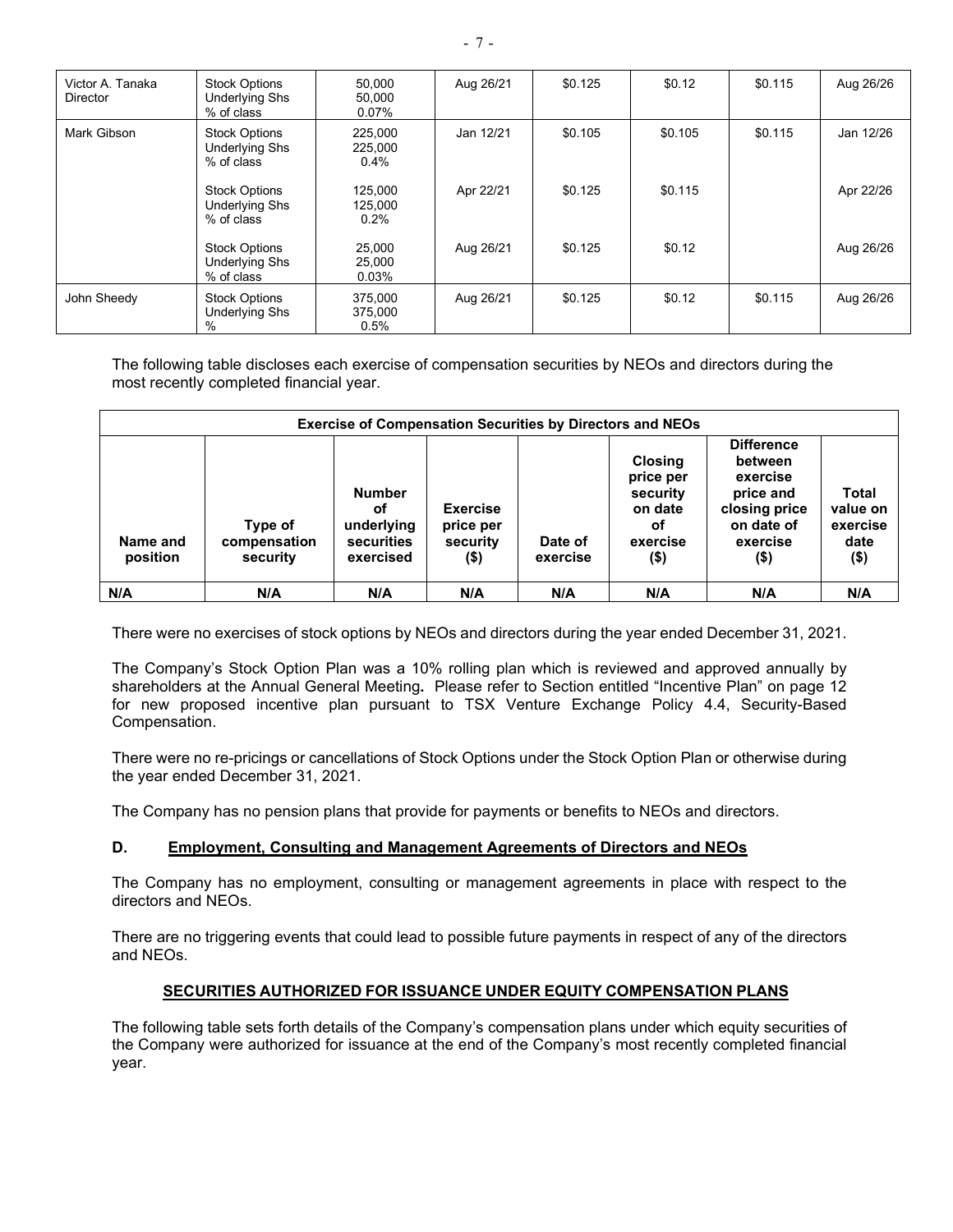| <b>Plan Category</b>                                             | Number of<br>securities to be<br>issued upon<br>exercise of<br>outstanding options,<br>warrants and rights | Weighted-average<br>exercise price of<br>outstanding options,<br>warrants and rights | Number of<br>securities remaining<br>available for future<br>issuance under<br>equity<br>compensation plans |
|------------------------------------------------------------------|------------------------------------------------------------------------------------------------------------|--------------------------------------------------------------------------------------|-------------------------------------------------------------------------------------------------------------|
| Equity compensation plans<br>approved by security<br>holders     | 7,191,000                                                                                                  | \$0.15                                                                               | 337.433                                                                                                     |
| Equity compensation plans<br>not approved by security<br>holders | Nil                                                                                                        | N/A                                                                                  | N/A                                                                                                         |
| <b>Total</b>                                                     | 7,191,000                                                                                                  | \$0.15                                                                               | 337,433                                                                                                     |

The Company's equity compensation plan consists only of stock options.

# **INDEBTEDNESS OF DIRECTORS AND SENIOR OFFICERS**

None of the directors or executive officers of the Company, no proposed nominee for election as a director of the Company, and no associates or affiliates of any of them, is or has been indebted to the Company or its subsidiaries at any time since the beginning of the Company's last completed financial year.

# **CORPORATE GOVERNANCE DISCLOSURE**

# **General**

A summary of the responsibilities and activities and the membership of each of the Committees is set out below. National Instrument 58-201 – Corporate Governance Guidelines establishes corporate governance guidelines which apply to all public companies. The Company has reviewed its own corporate governance practices in light of these guidelines. In certain cases, the Company's practices comply with the guidelines, however, the board of directors (the "**Board**") considers that some of the guidelines are not suitable for the Company at its current stage of development and therefore these guidelines have not been adopted. National Instrument 58-101 – Disclosure of Corporate Governance Practices mandates disclosure of corporate governance practices, which disclosure is set out below.

# **A. Independence of Members of the Board**

The Company's Board consists of five directors, of whom Peter Krag-Hansen, Victor A. Tanaka and John Sheedy are independent based upon the tests for independence set forth in National Instrument 52-110 – Audit Committees ("**NI 52-110**"). James Tuer, President and CEO, and Mark Gibson are not considered independent.

# **B. Management Supervision by the Board**

The size of the Company is such that all the Company's operations are conducted by a small management team which is also represented on the Board. The Board considers that management is effectively supervised by the independent directors on an informal basis as the independent directors are actively and regularly involved in reviewing the operations of the Company and have regular and full access to management. The independent directors are able to meet at any time without any members of management including the non-independent directors, being present. Further supervision is performed through the audit committee which is composed of two independent directors who meet with the Company's auditors annually or as required throughout the fiscal year.

# **C. Participation of Directors In Other Reporting Issuers**

The participation of the directors in other reporting issuers is described in the table provided under "Particulars of Matters to be Acted Upon – Elections of Directors" in this Information Circular.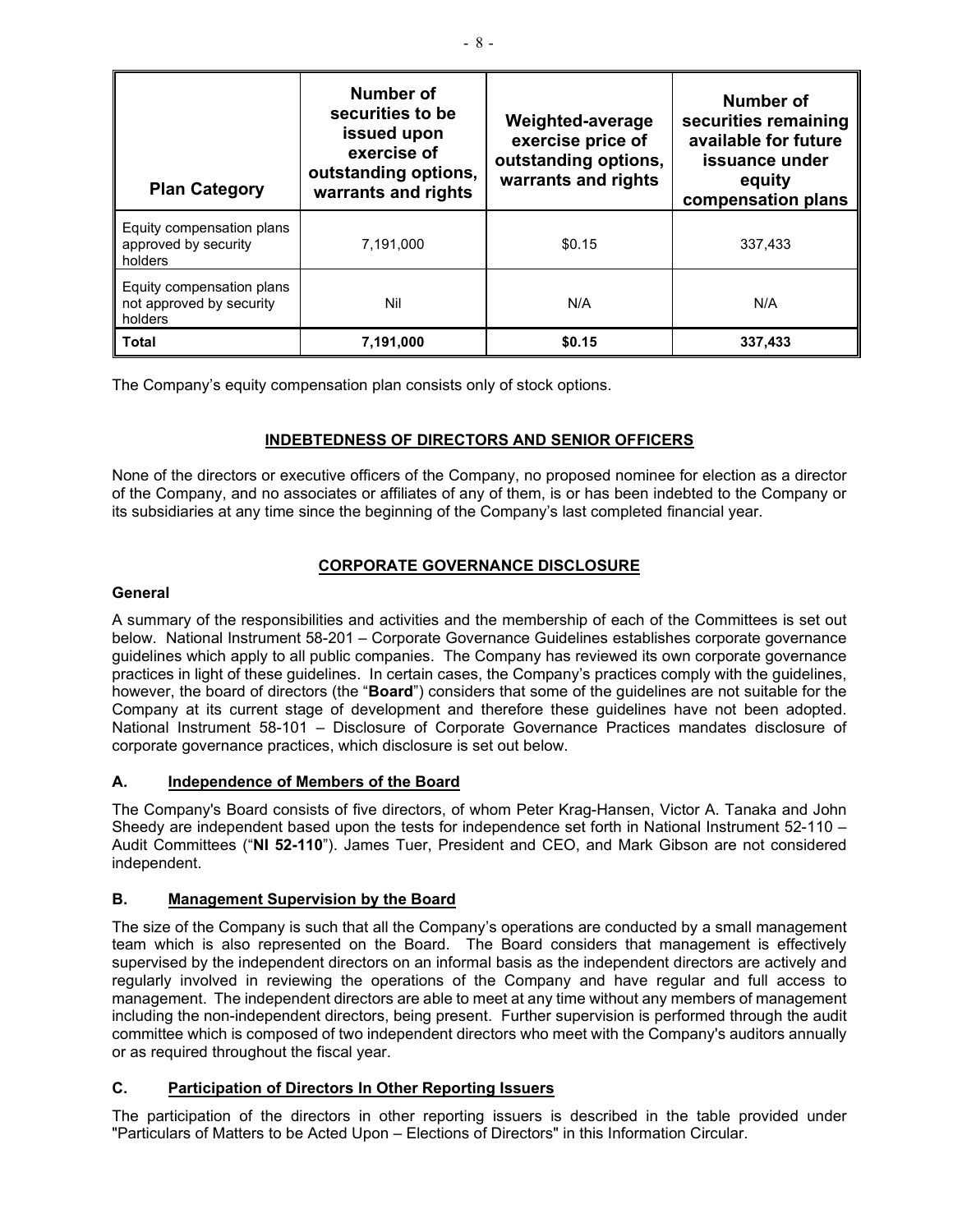# **D. Orientation and Continuing Education**

While the Company does not have formal orientation and training programs, new Board members are provided with:

- 1. information respecting the functioning of the Board and committees;
- 2. access to recent, publicly filed documents of the Company; and
- 3. access to management.

Board members are encouraged to communicate with management, auditors and technical consultants; to keep themselves current with industry trends and developments and changes in legislation with management's assistance; and to attend related industry seminars and visit the Company's operations. Board members have full access to the Company's records.

# **E. Ethical Business Conduct**

The Board views good corporate governance as an integral component to the success of the Company and to meet responsibilities to Shareholders. The Company has in place a Code of Business Conduct and Ethics, a Whistleblower Policy, and an Insider Trading Policy, attached hereto.

# **F. Nomination of Directors**

The Board has responsibility for identifying potential Board candidates. The Board assesses potential Board candidates to fill perceived needs on the Board for required skills, expertise, independence and other factors. Members of the Board and representatives of the mining exploration industry are consulted for possible candidates.

# **G. Compensation**

Compensation paid to NEOs and directors is described in Items B and C of the section entitled "Statement of Executive Compensation".

# **H. Board Committees**

In addition to the Audit Committee, and the Compensation Committee the Board has a Corporate Governance Committee consisting of Mark Gibson, Peter Krag-Hansen and Victor A. Tanaka. The Corporate Governance Committee reviews corporate policies and has incorporated a code of ethics and conduct for employees to ensure that high business standards are maintained and that the Company is compliant with regulatory requirements.

# **I. Assessments**

The Board does not consider that formal assessments would be useful at this stage of the Company's development.

# **AUDIT COMMITTEE DISCLOSURE**

NI 52-110 requires the Company, as a venture issuer, to disclose annually in its Information Circular certain information concerning the constitution of its audit committee and its relationship with its independent auditor, as set forth below.

The Company's audit committee is governed by an audit committee charter, the text of which is attached as Schedule "A" to this Information Circular.

The Company's audit committee is comprised of three directors: John Sheedy, Peter Krag-Hansen and Victor A. Tanaka. As defined in NI 52-110, all members are considered "independent" directors and are considered "financially literate". The audit committee meets the requirements applicable to a "venture issuer" (as defined in National Instrument 51-102 – *Continuous Disclosure Obligations*).

The educational background or experience of the respective audit committee members that has enabled each to perform his responsibilities as an audit committee member and has provided the member with an understanding of the accounting principles used by the Company to prepare its financial statements, the ability to assess the general application of such accounting principles in connection with the accounting for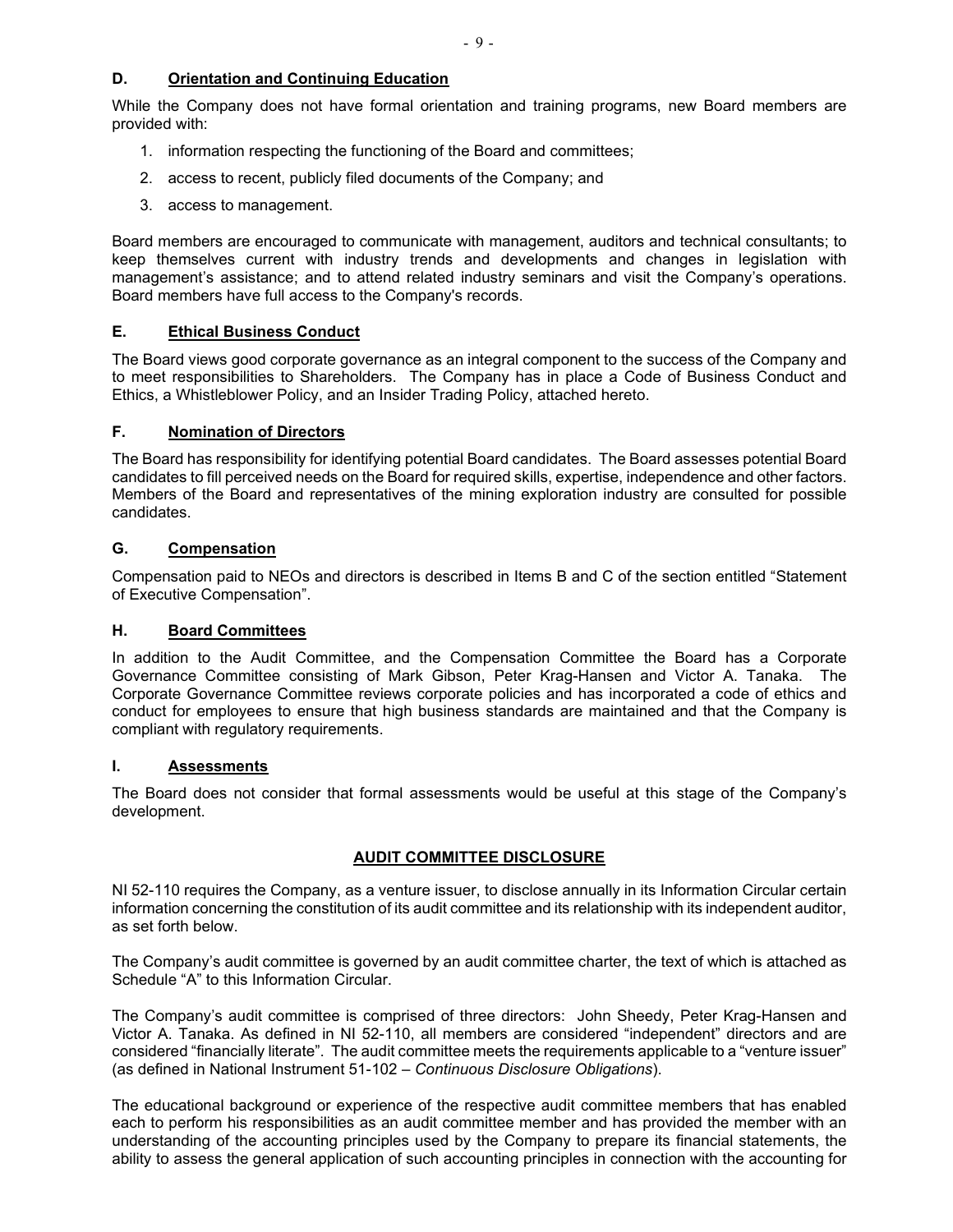estimates, accruals and reserves as well as experience preparing, auditing, analyzing or evaluating financial statements that present a breadth and level of complexity of accounting issues that are generally comparable to the breadth and complexity of issues that can reasonably be expected to be raised by the Company's financial statements, or experience actively supervising one or more individuals engaged in such activities and an understanding of internal controls and procedures for financial reporting is as follows:

**John Sheedy** has over 30 years of investment, transaction and corporate decision-making experience, most recently with the Ontario Teachers' Pension Plan (Teachers') where he spent 16 years as an investor in public markets and in private equity. He has sourced and led investment transactions in multiple sectors, including metals and mining, in Canada, the U.S. and Brazil. Before joining Teachers', John was a partner at a Toronto-based merchant banking fund and a partner at Torys LLP where he practiced corporate and securities law. He has served on the boards of several private and not-for-profit companies and holds the ICD.d designation from the Institute of Corporate Directors. John received a B.A. Hons (Economics) from the University of Western Ontario and an LL.B. from Queen's University.

**Peter Krag-Hansen** was previously a Senior Vice President and Director of Canaccord Capital Corporation, the largest independent investment firm in Canada. Mr. Krag-Hansen has over 20 years of experience in the securities field.

**Victor A. Tanaka** is a geologist with over thirty years of experience managing and directing junior exploration companies across North America. Mr. Tanaka is a director of a number of resource issuers.

Since the commencement of the Company's most recently completed financial year, the Company's Board has not failed to adopt a recommendation of the audit committee to nominate or compensate an external auditor.

Since the effective date of NI 52-110, the Company has not relied on the exemptions contained in sections 2.4 or 8 of NI 52-110 or an exemption from NI 52-110 in whole or in part, granted under Part 8 of NI 52-110. Section 2.4 provides an exemption from the requirement that the audit committee must pre-approve all nonaudit services to be provided by the auditor, where the total amount of fees related to the non-audit services are not expected to exceed 5% of the total fees payable to the auditor in the fiscal year in which the nonaudit services were provided. Section 8 permits a company to apply to a securities regulatory authority for an exemption from the requirements of NI 52-110, in whole or in part.

The audit committee has specific policies and procedures for the engagement of non-audit services, as described in its audit committee charter.

In the following table, "audit fees" are fees billed by the Company's external auditor for services provided in auditing the Company's annual financial statements for the subject year. "Audit-related fees" are fees not included in audit fees that are billed by the auditor for assurance and related services that are reasonably related to the performance of the audit or review of the Company's financial statements. "Tax fees" are fees billed by the auditor for professional services rendered for tax compliance, tax advice and tax planning. "All other fees" are fees billed by the auditor for products and services not included in the foregoing categories.

| <b>Financial Year</b><br><b>Ending</b> | <b>Audit Fees</b> | <b>Audit Related Fees</b> | Tax Fees | <b>All Other Fees</b> |
|----------------------------------------|-------------------|---------------------------|----------|-----------------------|
| December 31, 2021                      | \$25,000          | \$Nil                     | \$2.500  | \$Nil                 |
| December 31, 2020                      | \$22,278          | \$Nil                     | \$2,500  | \$Nil                 |

The fees paid by the Company to its auditor in each of the last two fiscal years, by category, are as follows:

The Company is relying on the exemption provided by section 6.1 of NI 52-110 which provides that the Company, as a venture issuer, is not required to comply with Part 3 (Composition of the Audit Committee) and Part 5 (Reporting Obligations) of NI 52-110.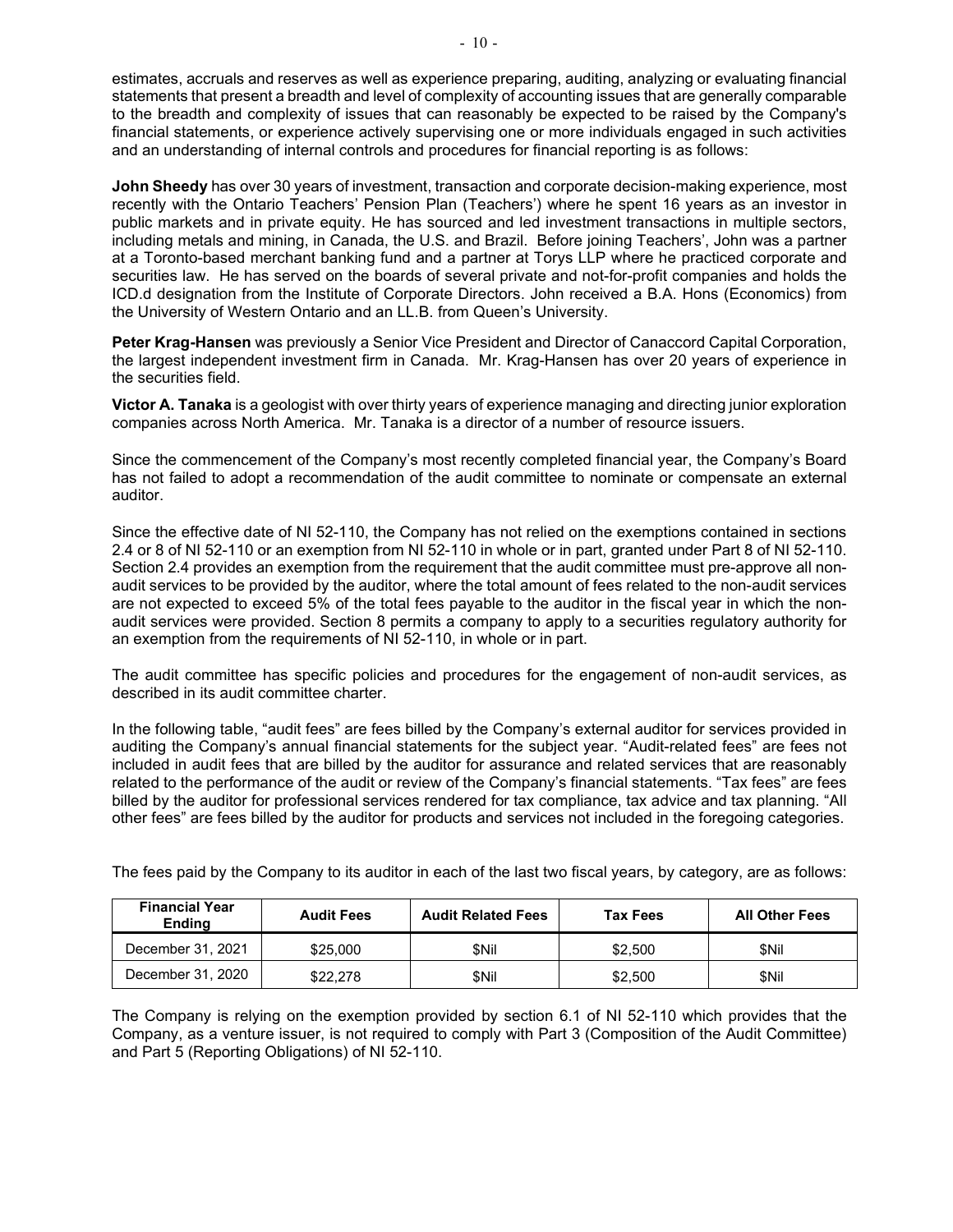#### **PARTICULARS OF MATTERS TO BE ACTED UPON**

#### **FINANCIAL STATEMENTS**

The audited financial statements of the Company for the financial year ended December 31, 2021, together with the Auditors' Report thereon, will be presented to the shareholders at the Meeting.

#### **ELECTION OF DIRECTORS**

The persons named in the enclosed Instrument of Proxy intend to vote in favour of fixing the number of Directors at **five (5)**.

Each Director of the Company is elected annually and holds office until the next Annual General Meeting of the Shareholders unless that person ceases to be a Director before then. In the absence of instructions to the contrary the shares represented by proxy will, on a poll, be voted for the nominees herein listed.

MANAGEMENT DOES NOT CONTEMPLATE THAT ANY OF THE NOMINEES WILL BE UNABLE TO SERVE AS A DIRECTOR. IN THE EVENT THAT PRIOR TO THE MEETING ANY VACANCIES OCCUR IN THE SLATE OF NOMINEES HEREIN LISTED, IT IS INTENDED THAT DISCRETIONARY AUTHORITY SHALL BE EXERCISED BY THE PERSON NAMED IN THE PROXY AS NOMINEE TO VOTE THE SHARES REPRESENTED BY PROXY FOR THE ELECTION OF ANY OTHER PERSON OR PERSONS AS DIRECTORS.

Management proposes that the number of directors for the Company be determined at five for the ensuing year subject to such increases as may be permitted by the Articles of the Company, and the Management nominees for the Board of Directors and information concerning them as furnished by the individual nominees are as follows:

| <b>NAME, PROVINCE AND</b><br><b>COUNTRY OF</b><br><b>RESIDENCE AND OFFICE HELD</b>         | <b>PRINCIPAL OCCUPATION OR EMPLOYMENT</b>                                                                                    | <b>DATE</b><br><b>APPOINTED</b> | <b>HOLDINGS IN VOTING</b><br><b>SECURITIES</b><br>OF THE ISSUER <sup>1</sup> |
|--------------------------------------------------------------------------------------------|------------------------------------------------------------------------------------------------------------------------------|---------------------------------|------------------------------------------------------------------------------|
| James Tuer<br>BC, Canada<br>President, CEO & Director                                      | President & CEO, Fjordland<br>Exploration Inc.                                                                               | Aug 1, 2020                     | 1,648,866                                                                    |
| Mark Gibson <sup>3, 4</sup><br>BC, Canada<br><b>Director</b>                               | Chief Operating Officer of High Power<br>Exploration Inc.                                                                    | Jan 12, 2021                    | 400,000                                                                      |
| Peter Krag-Hansen <sup>2, 3, 4</sup><br>BC, Canada<br><b>Director</b>                      | Independent investor; Senior Vice<br>President and Director, Canaccord<br>Capital Corporation, January 1986 to<br>July 2003. | Aug 15, 2003                    | 1,345,002                                                                    |
| Victor A. Tanaka <sup>2, 3, 4</sup><br>BC, Canada<br><b>Director</b>                       | Independent investor                                                                                                         | June 27, 1996                   | 977,877                                                                      |
| John C. Sheedy <sup>2</sup> , B.A.,<br>LL.B., ICD.d $(5)$<br>ON, Canada<br><b>Director</b> | Independent investor; Director - Public<br>Equities, Ontario Teachers' Pension<br>Plan, March 2005 to April 2021.            | May 28, 2021                    | N/A                                                                          |

1Information furnished by individuals.

2Member of Audit Committee.

3Member of Compensation Committee.

4Member of Corporate Governance Committee.

No proposed director is to be elected under any arrangement or understanding between the proposed director and any other person or company, except the directors and executive officers of the Company acting solely in such capacity.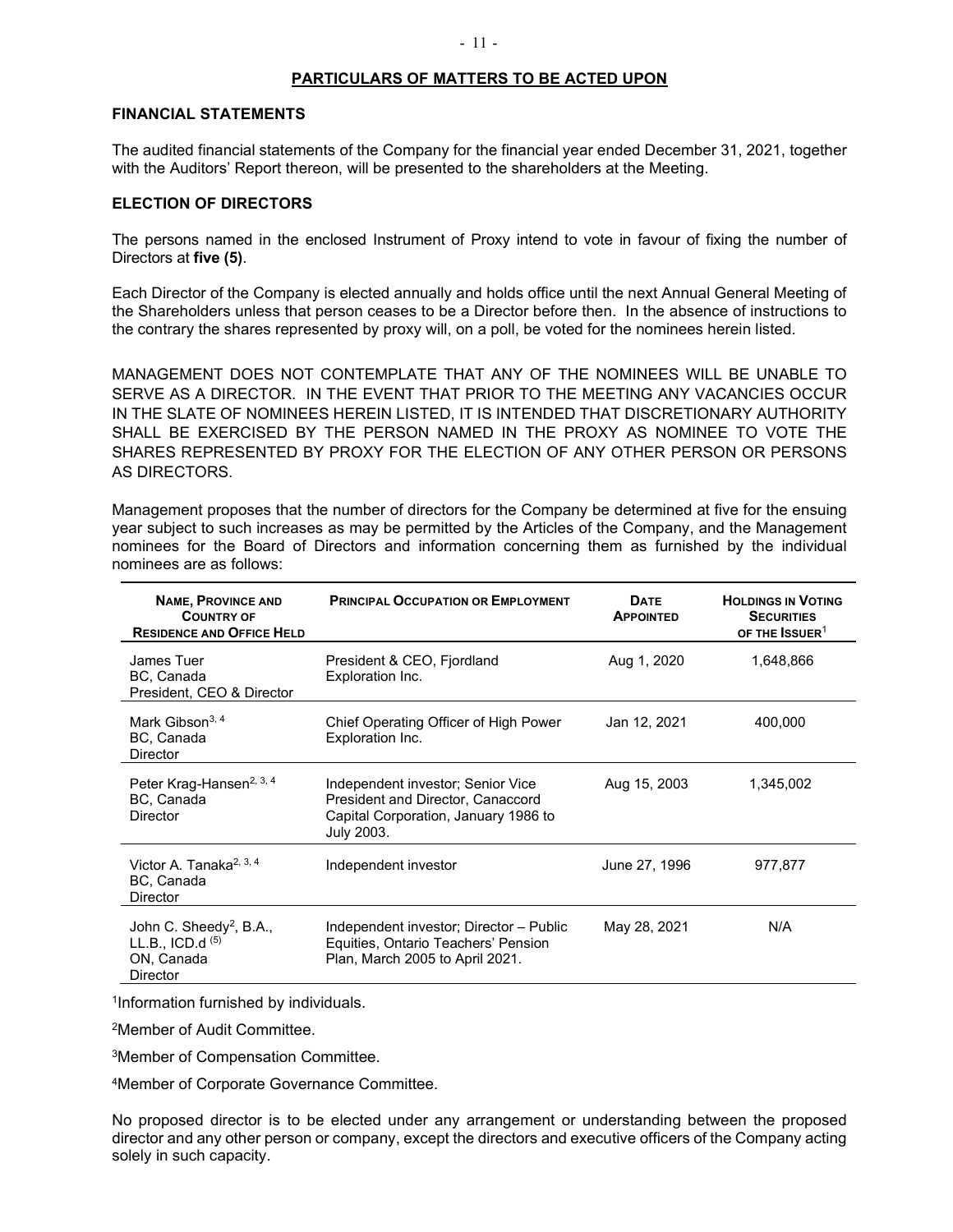| <b>Name of Director</b> | <b>Name of Other Reporting Issuer</b>                                            |
|-------------------------|----------------------------------------------------------------------------------|
| Peter Krag-Hansen       | Highway 50 Gold Corp.<br>Consolidated Woodjam Copper Corp.                       |
| Victor A. Tanaka        | Consolidated Woodjam Copper Corp.<br>Impact Silver Corp.<br>Westhaven Gold Corp. |

The following directors of the Company hold directorships in other reporting issuers as set out below:

To the knowledge of management of the Company, no proposed director of the Company is, or within the ten years prior to the date of this Information Circular, has been, a director or executive officer of any company that while that person was acting in that capacity:

- i) was the subject of a cease trade order or similar order or an order that denied the relevant company access to any exemption under securities legislation for a period of more than 30 consecutive days;
- ii) was subject to an event that resulted, after the director or executive officer ceased to be a director or executive officer, in the company being the subject of a cease trade or similar order or an order that denied the relevant company access to any exemption under securities legislation, for a period of more than 30 consecutive days;
- iii) or within a year of that person ceasing to act in that capacity, became bankrupt, made a proposal under any legislation relating to bankruptcy or insolvency or was subject to or instituted any proceedings, arrangement or compromise with creditors or had a receiver, receiver manager or trustee appointed to hold its assets;
- iv) has individually, within the 10 years prior to this Information Circular, become bankrupt, made a proposal under any legislation relating to bankruptcy or insolvency, or become subject to or instituted any proceedings, arrangement or compromise with creditors, or had a receiver, receiver manager or trustee appointed to hold the assets of the director, officer or shareholder.

To the knowledge of management of the Company, no proposed director of the Company is, or within the 10 years prior to this Information Circular has:

- i) become bankrupt, made a proposal under any legislation relating to bankruptcy or insolvency, or become subject to or instituted any proceedings, arrangement or compromise with creditors, or had a receiver, receiver manager or trustee appointed to hold the assets of the proposed director; or
- ii) been subject to:
	- (a) any penalties or sanctions imposed by a court relating to securities legislation or by a securities regulatory authority or has entered into a settlement agreement with a securities regulatory authority; or
	- (b) any other penalties or sanctions imposed by a court or regulatory body that would likely be considered important to a reasonable securityholder in deciding whether to vote for a proposed director.

# **APPOINTMENT OF AUDITOR**

Management proposes the re-appointment of Davidson & Company LLP, Professional Accountants, as auditors of the Company for the ensuing year and that the directors be authorized to fix their remuneration. Davidson & Company LLP were appointed auditors for the Company on January 9, 2007.

*The persons named as proxies in the enclosed form of proxy intend to cast the votes represented by proxy in favour of the foregoing resolution unless the holder of shares who has given such proxy has directed that the votes be otherwise cast.*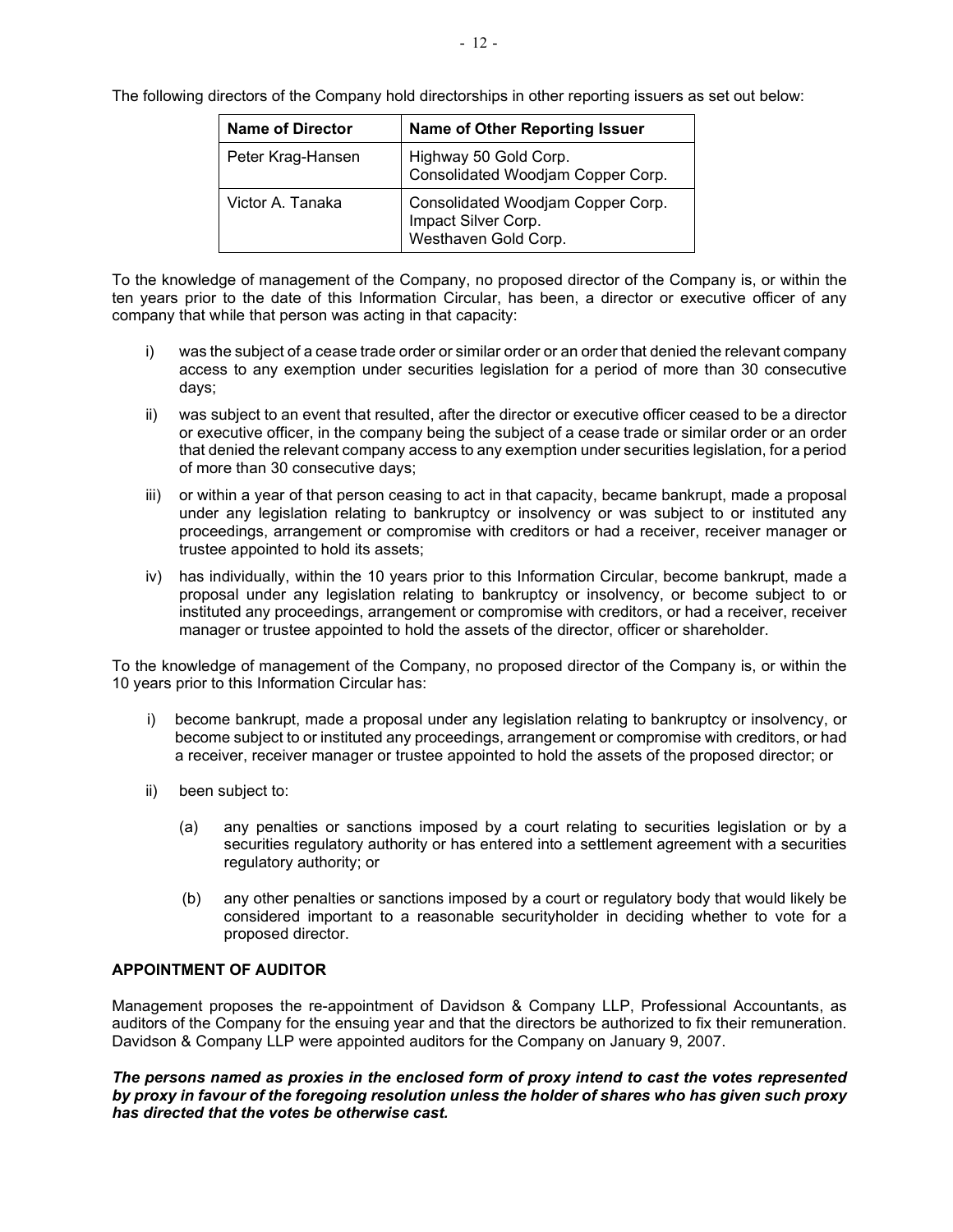# **PROPOSED SHARE INCENTIVE PLAN**

Effective September 16, 2010, the Board adopted the Stock Option Plan, which was drafted in accordance with the latest TSXV policies and rules. Effective May 16, 2011, the Board approved an amendment of the Stock Option Plan to address recent changes to the Income Tax Act (Canada) with respect to the withholding and remittance of source deductions on the exercise of stock options. The Stock Option Plan was approved by the Shareholders at the Annual General Meeting held each year, and was accepted for filing by the TSXV.

Following a review by the board of directors of the Company of the Company's existing Stock Option Plan, the board of directors concluded that it was advisable to replace the Stock Option Plan, subject to the receipt of the requisite regulatory and shareholder approvals, with a new omnibus share incentive plan (the "**Proposed Share Incentive Plan**"), providing for the grant of options ("**Options**"), restricted share units ("**RSUs**"), performance share units ("**PSUs**" and together with the RSUs, "**Share Units**") and deferred share units ("**DSUs**" and together with the Options and Share Units, "**Awards**").

The Proposed Share Incentive Plan includes a "rolling" stock option plan component that sets the maximum number of Shares reserved for issuance, in the aggregate, pursuant to the exercise of Awards granted under the Proposed Share Incentive Plan at 10% of the number of Shares issued and outstanding on a non-diluted basis from time to time.

Subject to the requisite regulatory and shareholder approvals for the Proposed Share Incentive Plan, the Stock Option Plan will be terminated and any outstanding Options granted thereunder shall remain in effect in accordance with the terms and conditions of the Proposed Share Incentive Plan.

Pursuant to the policies of the TSX Venture Exchange, the Company is required to obtain disinterested shareholder approval of the Proposed Share Incentive Plan in connection with the implementation thereof. Accordingly, at the Meeting, the disinterested shareholders of the Company will be asked to pass a resolution to approve the Proposed Share Incentive Plan. For this purpose, disinterested shareholders will include all shareholders of the Company other than insiders of the Company to whom Awards may be granted under the Proposed Share Incentive Plan and each of their respective associates.

# *Summary of the Proposed Share Incentive Plan*

The following is a summary of the key provisions of the Proposed Share Incentive Plan. The following summary is qualified in all respects by the full text of the Proposed Share Incentive Plan, a copy of which is attached hereto as Schedule A. All terms used but not defined in this section have the meaning ascribed thereto in the Proposed Share Incentive Plan.

# *Purpose*

The purpose of the Proposed Share Incentive Plan is:

- (a) to increase the interest in the Company's welfare of those employees, officers, directors and consultants (who are considered "Eligible Participants" under the Proposed Share Incentive Plan) who share responsibility for the management, growth and protection of the business of the Company or a subsidiary of the Company;
- (b) to provide an incentive to such Eligible Participants to continue their services for the Company or a subsidiary of the Company and to encourage such Eligible Participants whose skills, performance and loyalty to the objectives and interests of the Company or a subsidiary of the Company are necessary or essential to its success, image, reputation or activities;
- (c) to reward Eligible Participants for their performance of services while working for the Company or a subsidiary of the Company; and
- (d) to provide a means through which the Company or a subsidiary of the Company may attract and retain able persons to enter its employment or service.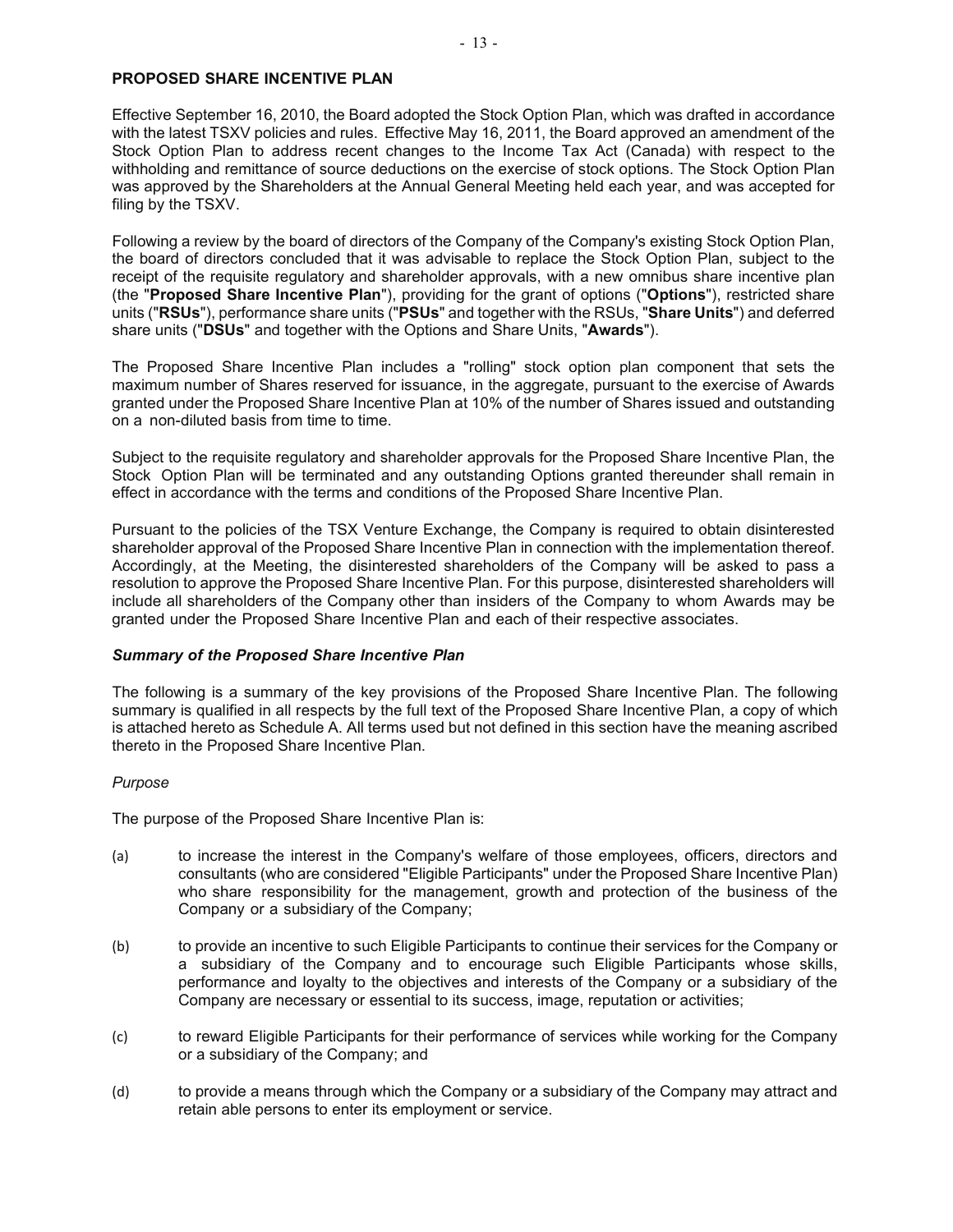# *Plan Administration*

The Proposed Share Incentive Plan shall be administered and interpreted by the Board or, if the Board by resolution so decides, by a committee appointed by the Board. Subject to the terms of the Proposed Share Incentive Plan, applicable law and the rules of the TSX Venture Exchange, the Board (or its delegate) will have the power and authority to: (i) designate the Eligible Participants who will receive Awards (an Eligible Participant who receives an Award, a "Participant"), (ii) designate the types and amount of Awards to be granted to each Participant, (iii) determine the terms and conditions of any Award, including any vesting conditions or conditions based on performance of the Company or of an individual ("Performance Criteria"); (iv) interpret and administer the Proposed Share Incentive Plan and any instrument or agreement relating to it, or any Award made under it; and (v) make such amendments to the Proposed Share Incentive Plan and Awards as are permitted by the Proposed Share Incentive Plan and the policies of the TSX Venture Exchange.

#### *Shares Available for Awards*

Subject to adjustment as provided for under the Proposed Share Incentive Plan, and as may be approved by the TSX Venture Exchange and the shareholders of the Company from time to time, the maximum number of Shares reserved for issuance, in the aggregate, pursuant to the exercise of Awards granted under the Proposed Share Incentive Plan shall be equal to 10% of the issued and outstanding Shares on a non-diluted basis from time to time.

#### *Participation Limits*

The Proposed Share Incentive Plan provides the following limitations on grants:

- (a) In no event shall the Proposed Share Incentive Plan, together with all other previously established and outstanding share compensation arrangements of the Company, permit at any time:
	- (i) the aggregate number of Shares reserved for issuance under Awards granted to Insiders (as a group) at any point in time exceeding 10% of the issued and outstanding Shares on a non-diluted basis; or
	- (ii) the grant to Insiders (as a group), within any 12 month period, of an aggregate number of Awards exceeding 10% of the issued and outstanding Shares on a non-diluted basis, calculated at the date an Award is granted to any Insider,

unless the Company has obtained the requisite disinterested shareholder approval.

- (b) The maximum aggregate number of Awards granted to any one person (and companies whollyowned by that person) in any 12 month period shall not exceed 5% of the issued and outstanding Shares on a non-diluted basis, calculated on the date an Award is granted to the person, unless the Company has obtained the requisite disinterested shareholder approval.
- (c) The maximum aggregate number of Awards granted to any one Consultant in any 12 month period shall not exceed 2% of the issued and outstanding Shares on a non-diluted basis, calculated at the date an Award is granted to the Consultant.
- (d) The maximum aggregate number of Options granted to all persons retained to provide Investor Relations Activities shall not exceed 2% of the issued and outstanding Shares on a non-diluted basis in any 12 month period, calculated at the date an Option is granted to any such person.
- (e) In the event that any dividend equivalents are awarded in respect of a Share Unit or DSU or any DSU or Share Unit granted has payout multiplier features which would cause the number of Shares reserved for issuance under the Proposed Share Incentive Plan to exceed 10% of the issued and outstanding Shares or otherwise cause any of the participation limits in the proposed Share Incentive Plan not to be met, the Board shall be permitted to satisfy such dividend equivalent or payout multiplier through the payment of cash.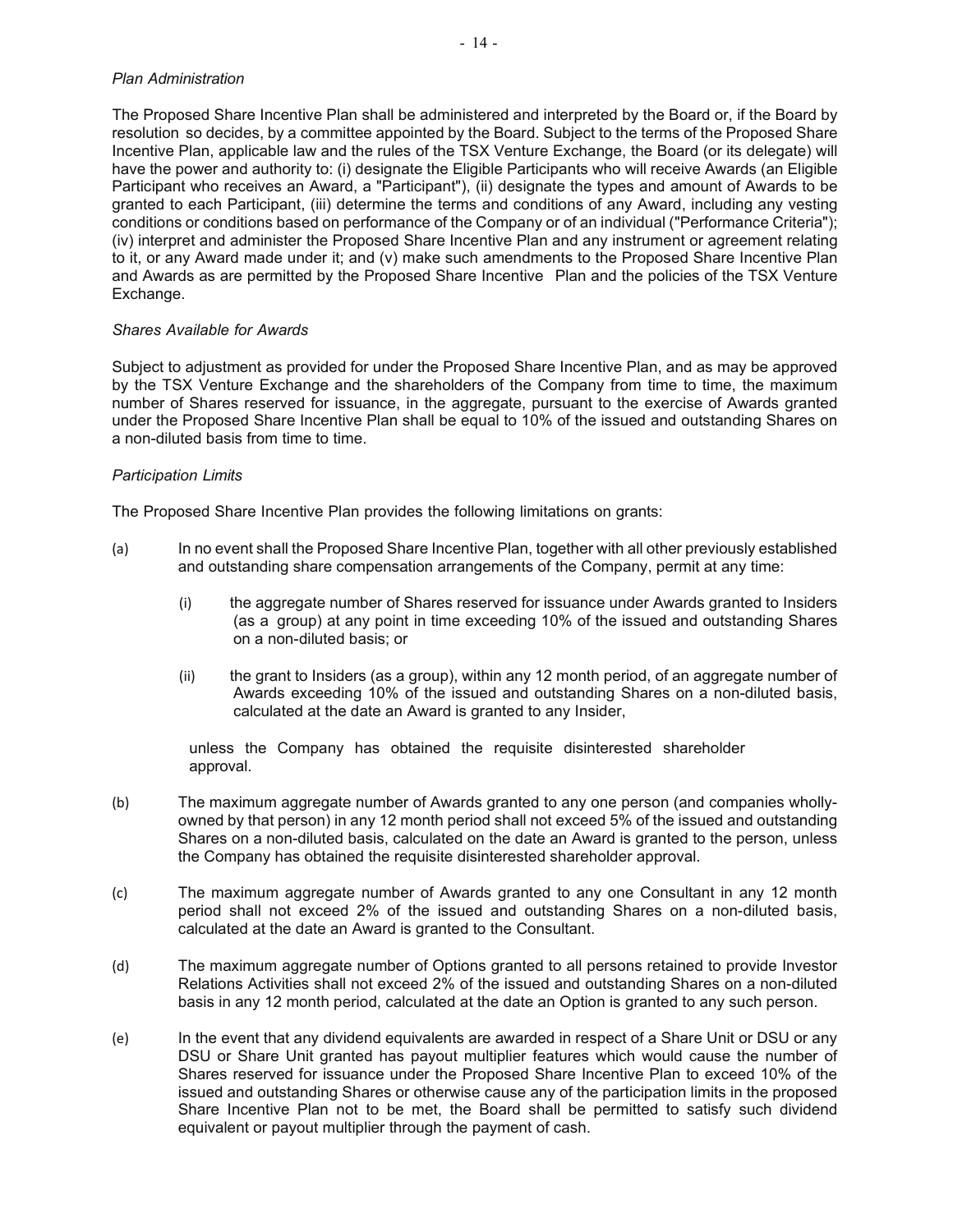#### *Eligible Participants*

In respect of a grant of Options, an Eligible Participant is any director, executive officer, employee or Consultant of the Company or any of its subsidiaries. In respect of a grant of Share Units, an Eligible Participant is any director, executive officer, employee or Consultant of the Company or any of its subsidiaries other than persons retained to provide Investor Relations Activities, who may not receive any Share Units. In respect of a grant of DSUs, an Eligible Participant is any non-employee director of the Company or any of its subsidiaries other than persons retained to provide Investor Relations Activities.

#### *Description of Awards*

#### **Options**

An Option is an option granted by the Company to a Participant entitling such Participant to acquire a designated number of Shares from treasury at a specified exercise price (the "Option Price"). Options are exercisable over a period established by the Board from time to time and reflected in the Participant's Option Agreement, which period shall not exceed 10 years from the date of grant. Notwithstanding the expiration provisions set forth in the Proposed Share Incentive Plan, if the date on which an Option expires falls within a Blackout Period (as defined in the Proposed Share Incentive Plan), the expiration date of the Option will be the date that is ten (10) Business Days after the Blackout Period Expiry Date. The Option Price shall not be set at less than the Market Value of a Share (as defined in the Proposed Share Incentive Plan) as of the date of the grant, less any discount permitted by the TSX Venture Exchange.

At the time of grant of an Option, the Board may establish vesting conditions in respect of each Option grant, which may include performance criteria related to corporate or individual performance. Notwithstanding the foregoing, Options granted to persons retained to provide Investor Relations Activities must vest in stages over a period of not less than 12 months with no more than one-quarter (1/4) of the Options vesting in any three month period.

No acceleration of the vesting provisions of Options granted to persons retained to provide Investor Relations Activities is allowed without the prior acceptance of the TSX Venture Exchange.

#### Share Units

A Share Unit is an Award that is a bonus for services rendered in the year of grant that, upon settlement, entitles the recipient Participant to receive a cash payment equal to the Market Value of a Share or, at the sole discretion of the Board, a Share. The right of a holder to have their Share Units redeemed is subject to such restrictions and conditions on vesting as the Board may determine at the time of grant, , provided that no Share Unit will vest on a date earlier than the date which is one year following issuance subject to a Change of Control or, at the discretion of the Board, in the case of the death of Participant. Restrictions and conditions on vesting conditions may, without limitation, be based on the passage of time during continued employment or other service relationship (commonly referred to as an RSU), the achievement of specified Performance Criteria (commonly referred to as a PSU) or both.

The Board shall have sole discretion to determine if any vesting conditions with respect to a Share Unit, including any Performance Criteria, or other vesting conditions with respect to a Share Unit, have been met and shall communicate to a Participant as soon as reasonably practicable the date on which all such applicable vesting conditions or Performance Criteria have been satisfied and the Share Units have vested, provided that . Subject to the vesting and other conditions and provisions in the Proposed Share Incentive Plan and in the applicable Share Unit Agreement, each Share Unit awarded to a Participant shall entitle the Participant to receive, on settlement, a cash payment equal to the Market Value of a Share, or, at the discretion of the Board, one Share or any combination of cash and Shares as the Board in its sole discretion may determine, in each case less any applicable withholding taxes. The Company (or the applicable subsidiary) may, in its sole discretion, elect to settle all or any portion of the cash payment obligation by the delivery of Shares issued from treasury or acquired in the secondary market by an independent broker appointed by the Board, on behalf of the Participant. Subject to the terms and conditions in the Proposed Share Incentive Plan, vested Share Units shall be redeemed by the Company (or the applicable subsidiary) as described above on the earlier of the expiry date of the Share Units or the 15th day following the vesting date.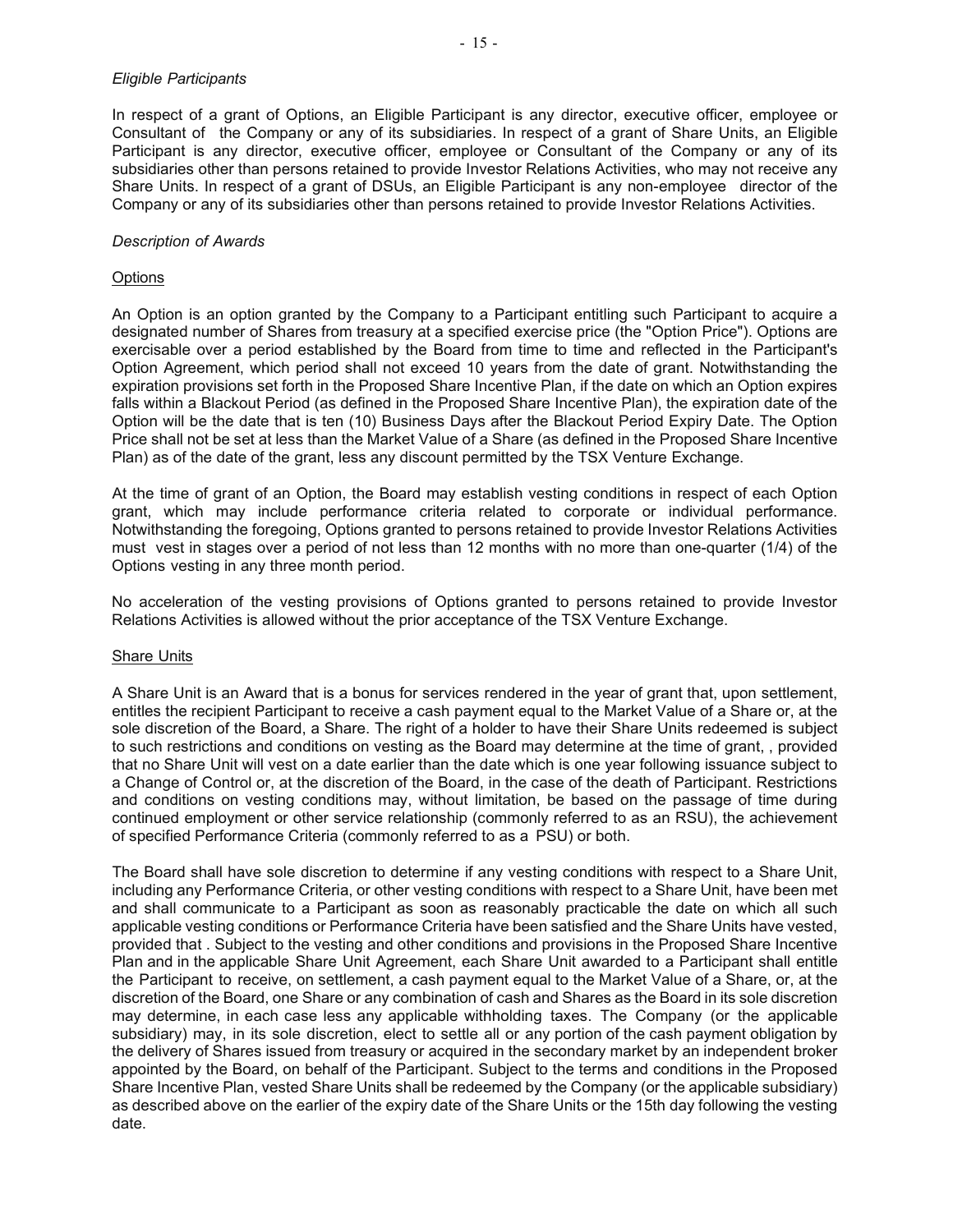Notwithstanding the foregoing, if the date on which any Share Units would otherwise vest falls within a Blackout Period or within nine Business Days after a Blackout Period expiry date, the vesting date of such Share Units will be deemed to be the date that is the earlier of ten (10) Business Days after the Blackout Period expiry date and the Share Unit expiry date.

Dividend equivalents may, as determined by the Board in its sole discretion, be awarded as a bonus for services rendered in the year in respect of unvested Share Units in a Participant's account on the same basis as cash dividends declared and paid on Shares as if the Participant was a holder of record of Shares on the relevant record date. In the event that the Participant's applicable Share Units do not vest, all dividend equivalents, if any, associated with such Share Units will be forfeited by the Participant.

#### Deferred Share Units

A DSU is an Award for services rendered, or for future services to be rendered, and that, upon settlement, entitles the recipient Participant to receive cash or acquire Shares, as determined by the Company in its sole discretion.

A Participant is only entitled to redemption of a DSU when the Participant ceases to be a director of the Company for any reason, including termination, retirement or death. The Board does not have the right to alter the vesting conditions of DSUs, which conditions will immediately vest upon termination of employment, provided that no DSU vest on a date earlier than the date which is one year following issuance subject to a Change of Control or, at the discretion of the Board, in the case of the death of Participant.

Subject to the vesting and other conditions and provisions in the Proposed Share Incentive Plan and in any DSU Agreement, each DSU awarded to a Participant shall entitle the Participant to receive on settlement a cash payment equal to the Market Value of a Share, or, at the discretion of the Board, one Share or any combination of cash and Shares as the Company in its sole discretion may determine.

DSUs shall be redeemed and settled by the Company as soon as reasonably practicable following the Participant's termination date, but in any event not later than, and any payment (either in cash or in Shares) in respect of the settlement of such DSUs shall be made no later than, December 15th of the first calendar year commencing immediately after the Participant's termination date. The Company will have, at its sole discretion, the ability to elect to settle all or any portion of the cash payment obligation by the delivery of Shares issued from treasury or acquired in the secondary market by an independent broker appointed by the Board on behalf of the Participant.

Dividend equivalents may, as determined by the Board in its sole discretion, be awarded in respect of DSUs in a Participant's account on the same basis as cash dividends declared and paid on Shares as if the Participant was a holder of record of Shares on the relevant record date. In the event that the Participant's applicable DSUs do not vest, all dividend equivalents, if any, associated with such DSUs will be forfeited by the Participant.

# *Effect of Termination on Awards*

Except as otherwise provided in any Employment Agreement or Consulting Agreement or in any Award Agreement, Awards are subject to the following conditions:

- (a) Resignation: Upon a Participant ceasing to be an Eligible Participant as a result of his or her resignation from the Company or a subsidiary (other than by reason of retirement):
	- (i) each unvested Option granted to such Participant shall terminate and become void immediately upon such resignation;
	- (ii) each vested Option held by such Participant shall cease to be exercisable on the earlier of (A) ninety (90) days after the Participant's termination date (or such later date as the Board may, in its sole discretion, determine, provided that in no case shall such date exceed 12 months following termination) and (B) the expiry date of such Option as set forth in the applicable Option Agreement, after which such vested Option will expire; and
	- (iii) the Participant's participation in the Proposed Share Incentive Plan shall be terminated immediately, and all Share Units credited to such Participant's account that have not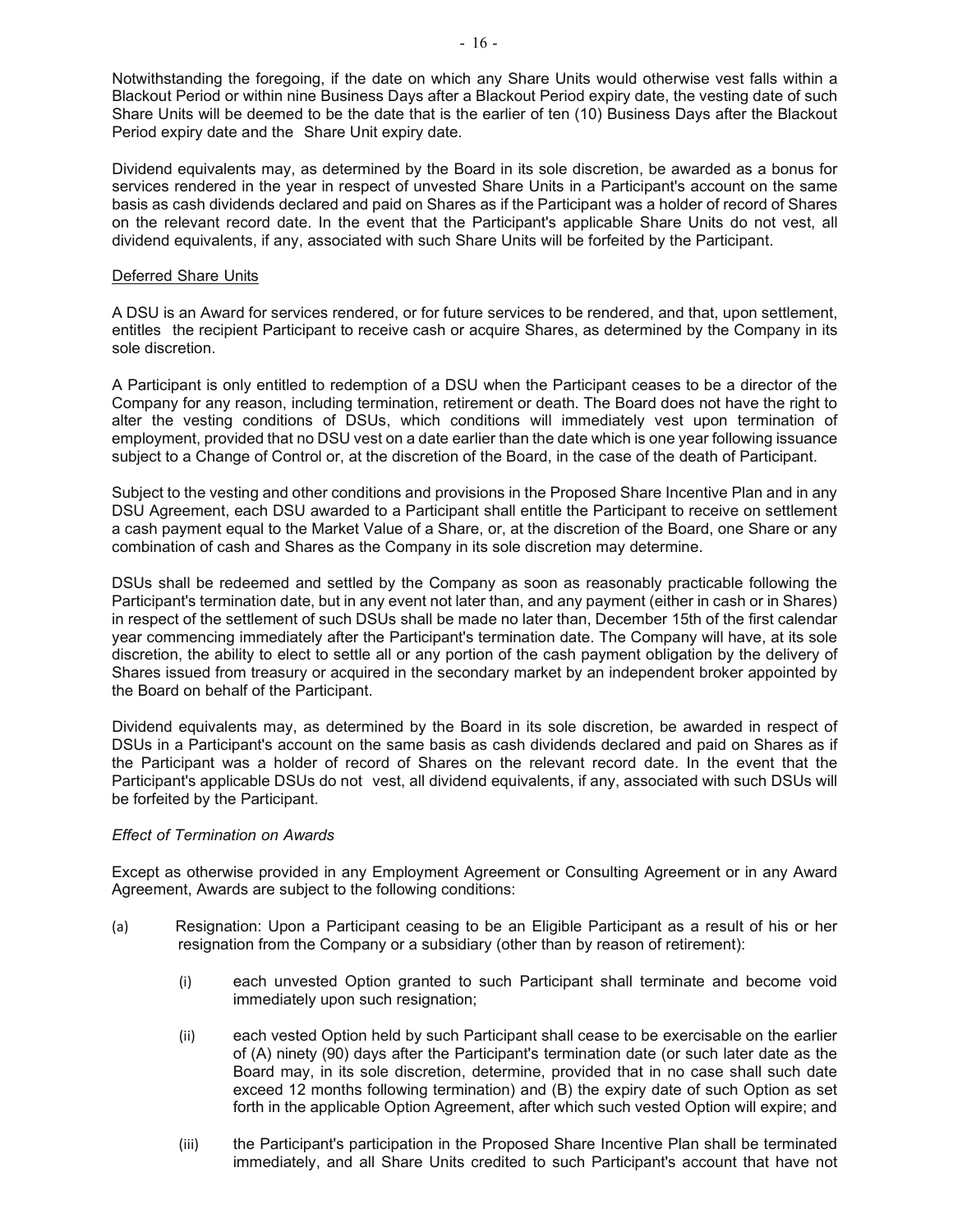vested shall be forfeited and cancelled, and the Participant's rights that relate to such Participant's unvested Share Units shall be forfeited and cancelled on the termination date.

- (b) Termination for Cause: Upon a Participant ceasing to be an Eligible Participant for Cause (as determined by the Company, which determination shall be binding on the Participant for purposes of the Proposed Share Incentive Plan):
	- (i) any vested or unvested Options granted to such Participant shall terminate automatically and become void immediately; and
	- (ii) the Participant's participation in the Proposed Share Incentive Plan shall be terminated immediately, and all Share Units credited to such Participant's account that have not vested shall be forfeited and cancelled, and the Participant's rights that relate to such Participant's unvested Share Units shall be forfeited and cancelled on the termination date.
- (c) Termination not for Cause: Upon a Participant ceasing to be an Eligible Participant as a result of his or her employment or service relationship with the Company or a subsidiary being terminated without Cause:
	- (i) each unvested Option granted to such Participant shall terminate and become void immediately;
	- (ii) each vested Option held by such Participant shall cease to be exercisable on the earlier of (A) ninety (90) days after the Participant's termination date (or such later date as the Board may, in its sole discretion, determine, provided that in no case shall such date exceed 12 months following termination) and (B) the expiry date of such Option as set forth in the applicable Option Agreement, after which such vested Option will expire; and
	- (iii) all unvested Share Units in the Participant's account as of such date relating to a Restriction Period in progress shall be forfeited and cancelled (unless the Board, in its sole discretion, instead accelerates the vesting or waives vesting conditions with respect to all or some portion of such unvested Share Units).
- (d) Termination Due to Retirement or Permanent Disability: Upon a Participant ceasing to be an Eligible Participant by reason of retirement or permanent disability:
	- (i) each unvested Option granted to such Participant shall terminate and become void immediately;
	- (ii) each vested Option held by such Participant shall cease to be exercisable on the earlier of (A) ninety (90) days from the date of retirement or the date on which the Participant ceases his or her employment or service relationship with the Company or any subsidiary by reason of permanent disability (or such later date as the Board may, in its sole discretion, determine) and (B) the expiry date of such Option as set forth in the applicable Option Agreement, after which such vested Option will expire; and
	- (iii) all unvested Share Units in the Participant's account as of such date relating to a Restriction Period in progress shall be forfeited and cancelled (unless the Board, in its sole discretion, instead accelerates the vesting or waives vesting conditions with respect to all or some portion of such unvested Share Units).
- (e) Termination Due to Death: Upon a Participant ceasing to be an Eligible Participant by reason of death:
	- (i) each unvested Option granted to such Participant shall terminate and become void immediately;
	- (ii) each vested Option held by such Participant at the time of death may be exercised by the liquidator, executor or administrator, as the case may be, of the estate of the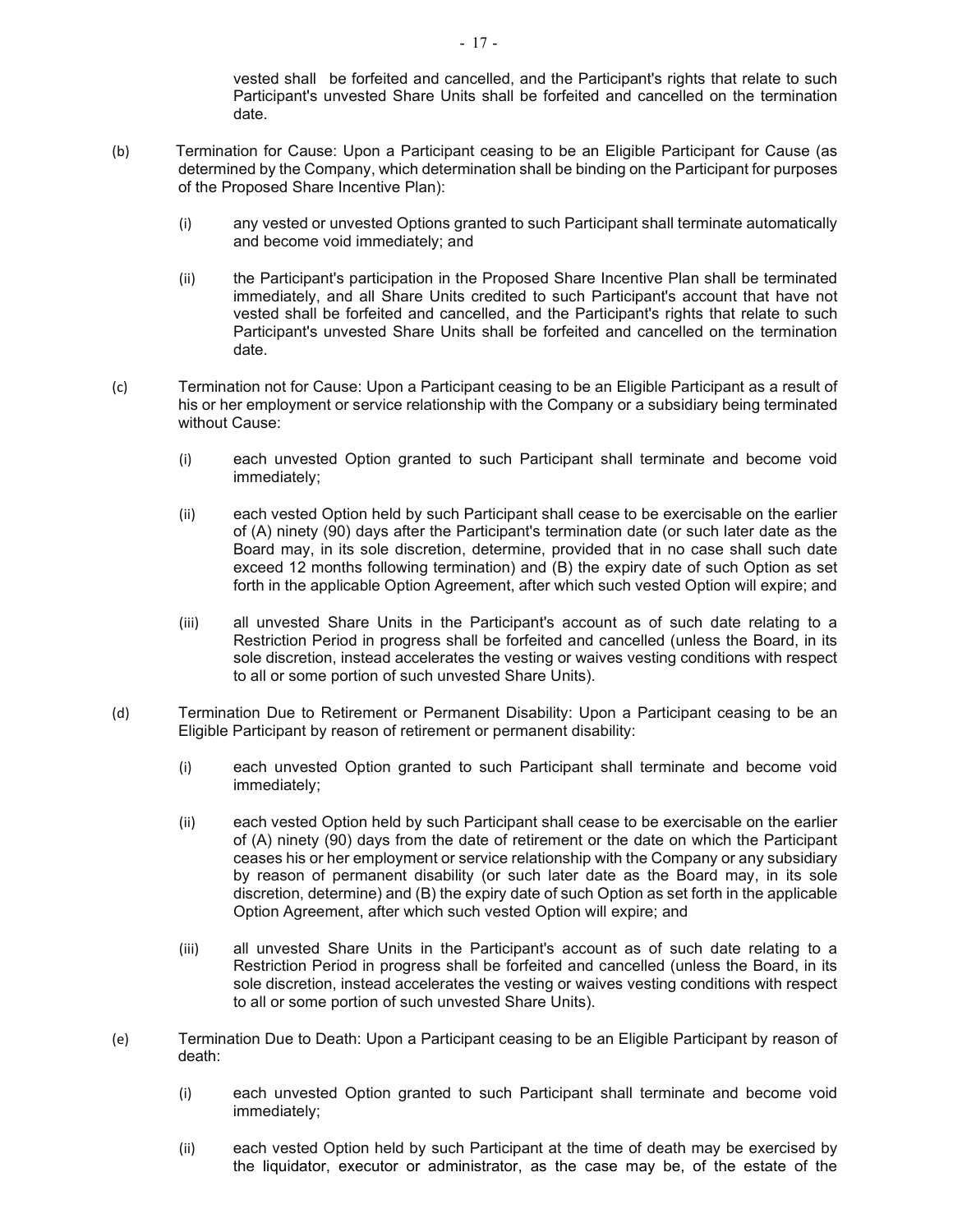Participant, provided that any such vested Option shall cease to be exercisable on the earlier of (A) the date that is twelve (12) months after the Participant's death and (B) the expiry date of such Option as set forth in the applicable Option Agreement, after which such vested Option will expire; and

- (iii) all unvested Share Units in the Participant's account as of such date relating to a Restriction Period in progress shall be forfeited and cancelled (unless the Board, in its sole discretion, instead accelerates the vesting or waives vesting conditions with respect to all or some portion of such unvested Share Units).
- (f) Termination in Connection with a Change of Control: If the Company completes a transaction constituting a Change of Control and within 12 months following the Change of Control, a Participant who was also an officer or employee of, or a Consultant to, the Company prior to the Change of Control has their employment agreement or consulting agreement terminated:
	- (i) all unvested Options granted to such Participant shall immediately vest and become exercisable, and remain open for exercise until the earlier of (A) their expiry date as set out in the applicable Option Agreement and (B) the date that is ninety (90) days after such termination or dismissal; and
	- (ii) all unvested Share Units shall become vested, and the date of such Participant's termination date shall be deemed to be the vesting date.

# *Change of Control*

In the event of a Change of Control, the Board will have the power, in its sole discretion, to accelerate the vesting of Options to assist the Participants to tender into a take-over bid or participate in any other transaction leading to a Change of Control. For greater certainty, in the event of a take-over bid or any other transaction leading to a Change of Control, the Board shall have the power, in its sole discretion, to (a) provide that any or all Options shall thereupon terminate, provided that any such outstanding Options that have vested shall remain exercisable until consummation of such Change of Control, and (b) permit Participants to conditionally exercise their vested Options immediately prior to the consummation of the take-over bid and the Shares issuable under such Options to be tendered to such bid, such conditional exercise to be conditional upon the take-up by such offeror of the Shares or other securities tendered to such take-over bid in accordance with the terms of such take-over bid (or the effectiveness of such other transaction leading to a Change of Control). In the event of a Change of Control, the Board may also exercise its discretion to accelerate the vesting of, or waive the Performance Criteria or other vesting conditions applicable to, outstanding Share Units, and the date of such action shall be the vesting date of such Share Units.

# *Assignment*

Except as set forth in the Proposed Share Incentive Plan, each Award granted under the Proposed Share Incentive Plan is personal to the Participant and shall not be assignable or transferable by the Participant, whether voluntarily or by operation of law, except by will or by the laws of descent and distribution.

# *Amendment or Discontinuance*

The Board may amend the Proposed Share Incentive Plan or any Award at any time without the consent of the Participants, provided that such amendment shall not adversely alter or impair the rights of any Participant without the consent of such Participant (except as permitted by the provisions of the Proposed Share Incentive Plan), is in compliance with applicable law, and subject to any regulatory approvals including, where required, the approval of the TSX Venture Exchange (or any other stock exchange on which the Shares are listed) and is subject to shareholder approval to the extent such approval is required by applicable law or the requirements of the TSX Venture Exchange (or any other stock exchange on which the Shares are listed), provided that the Board may, from time to time, in its absolute discretion and without approval of the shareholders of the Company, make the following amendments:

(a) any amendment necessary to comply with applicable law (including taxation laws) or the requirements of the TSX Venture Exchange (or any other stock exchange on which the Shares are listed) or any other regulatory body to which the Company is subject;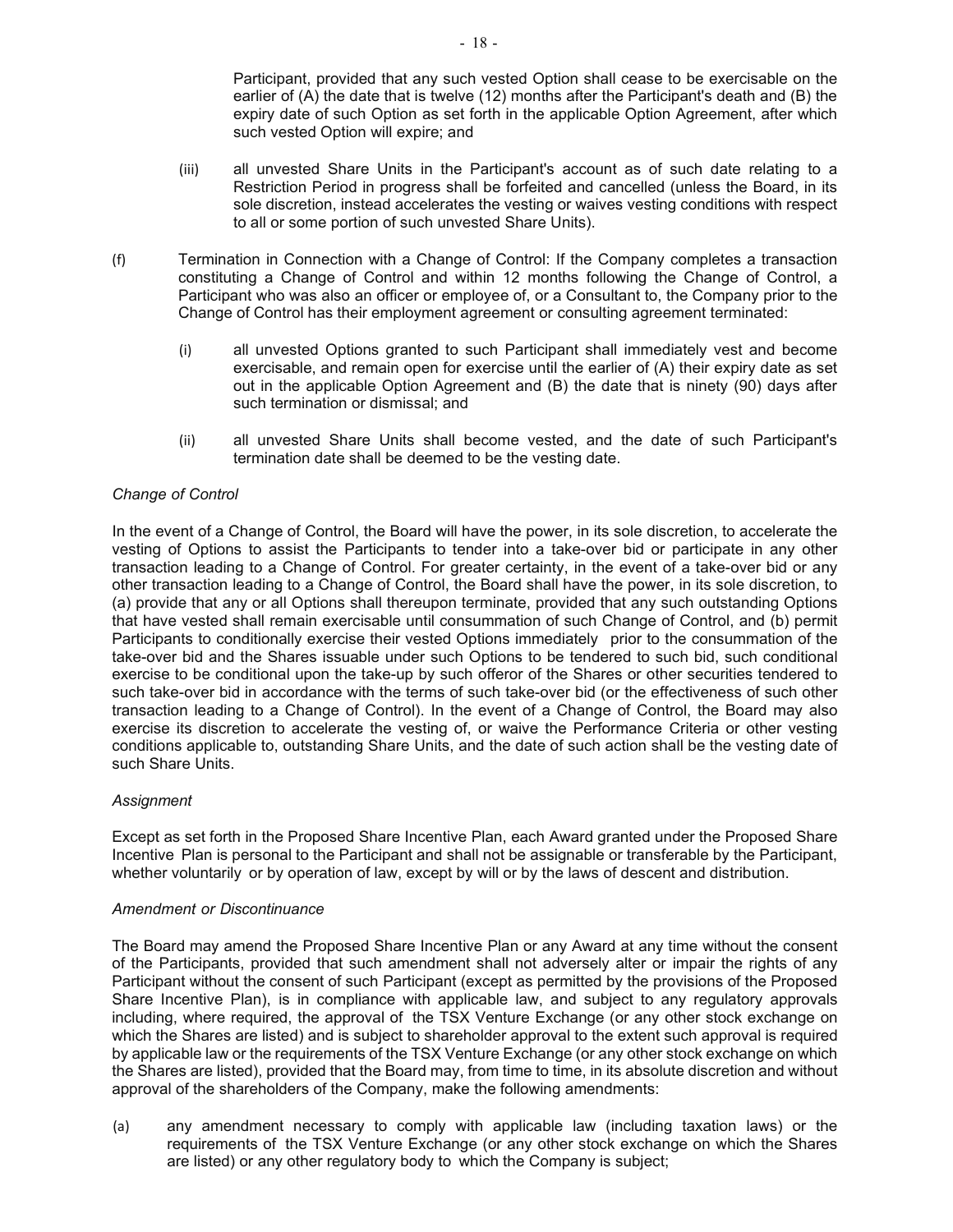- (b) any amendment of a "housekeeping" nature, including, without limitation, amending the wording of any provision of the Proposed Share Incentive Plan for the purpose of clarifying the meaning of existing provisions or to correct or supplement any provision of the Proposed Share Incentive Plan that is inconsistent with any other provision of the Proposed Share Incentive Plan, correcting grammatical or typographical errors and amending the definitions contained within the Proposed Share Incentive Plan; or
- (c) any amendment regarding the administration of the Proposed Share Incentive Plan.

Notwithstanding the foregoing, the Board shall be required to obtain shareholder approval, including, if required by the applicable stock exchange, disinterested shareholder approval, to make the following amendments:

- (a) any amendment to the maximum percentage or number of Shares that may be reserved for issuance pursuant to the exercise or settlement of Awards granted under the Proposed Share Incentive Plan, including an increase to the fixed maximum percentage of Shares or a change from a fixed maximum percentage of Shares to a fixed maximum number of Shares or vice versa, except in the event of a permitted adjustment arising from a reorganization of the Company's share capital or certain other transactions;
- (b) any amendment which reduces the exercise price of any Award, as applicable, after such Award has been granted or any cancellation of an Award and the replacement of such Award with an Award with a lower exercise price or other entitlements, except in the event of a permitted adjustment arising from a reorganization of the Company's share capital or certain other transactions; provided, however, that, for greater certainty, disinterested shareholder approval will be required for any amendment which reduces the exercise price of any Option if the Participant is an Insider of the Company at the time of the proposed amendment;
- (c) any amendment which extends the expiry date of any Award, or the Restriction Period of any Share Unit beyond the original expiry date or Restriction Period, except in the event of an extension due to a Blackout Period;
- (d) any amendment which would permit Awards granted under the Proposed Share Incentive Plan to be transferable or assignable other than for normal estate settlement purposes;
- (e) any amendment to the definition of an Eligible Participant under the Proposed Share Incentive Plan;
- (f) any amendment to the participation limits set out in the Proposed Share Incentive Plan; or
- (g) any amendment to the amendment provisions of the Proposed Share Incentive Plan.

The Board may, subject to regulatory approval, discontinue the Proposed Share Incentive Plan at any time without the consent of the Participants, provided that any such discontinuance does not materially and adversely affect any Awards previously granted to a Participant under the Proposed Share Incentive Plan.

# *Shareholder Approval of the Proposed Share Incentive Plan*

At the Meeting, the disinterested shareholders of the Company will be asked to consider and, if deemed advisable, to pass, with or without variation, an ordinary resolution (the "Share Incentive Plan Resolution") confirming and approving the Proposed Share Incentive Plan as described below.

In order to be passed, the Share Incentive Plan Resolution requires the approval of a majority of the votes cast thereon by shareholders of the Company present in person or represented by proxy at the Meeting, excluding the votes attaching to Shares beneficially owned by insiders of the Company to whom Awards may be granted under the Proposed Share Incentive Plan and each of their respective associates. In determining whether such approval has been obtained, the votes attaching to the approximately 18,596,745 Shares collectively held, directly or indirectly, by the insiders of the Company to whom Awards may be granted under the Proposed Share Incentive Plan, and each of their respective associates, will be excluded. The directors of the Company unanimously recommend that shareholders vote in favour of the Share Incentive Plan Resolution. **The persons named in the form of proxy accompanying this Circular intend to vote FOR the Share Incentive Plan Resolution, unless the shareholder of the**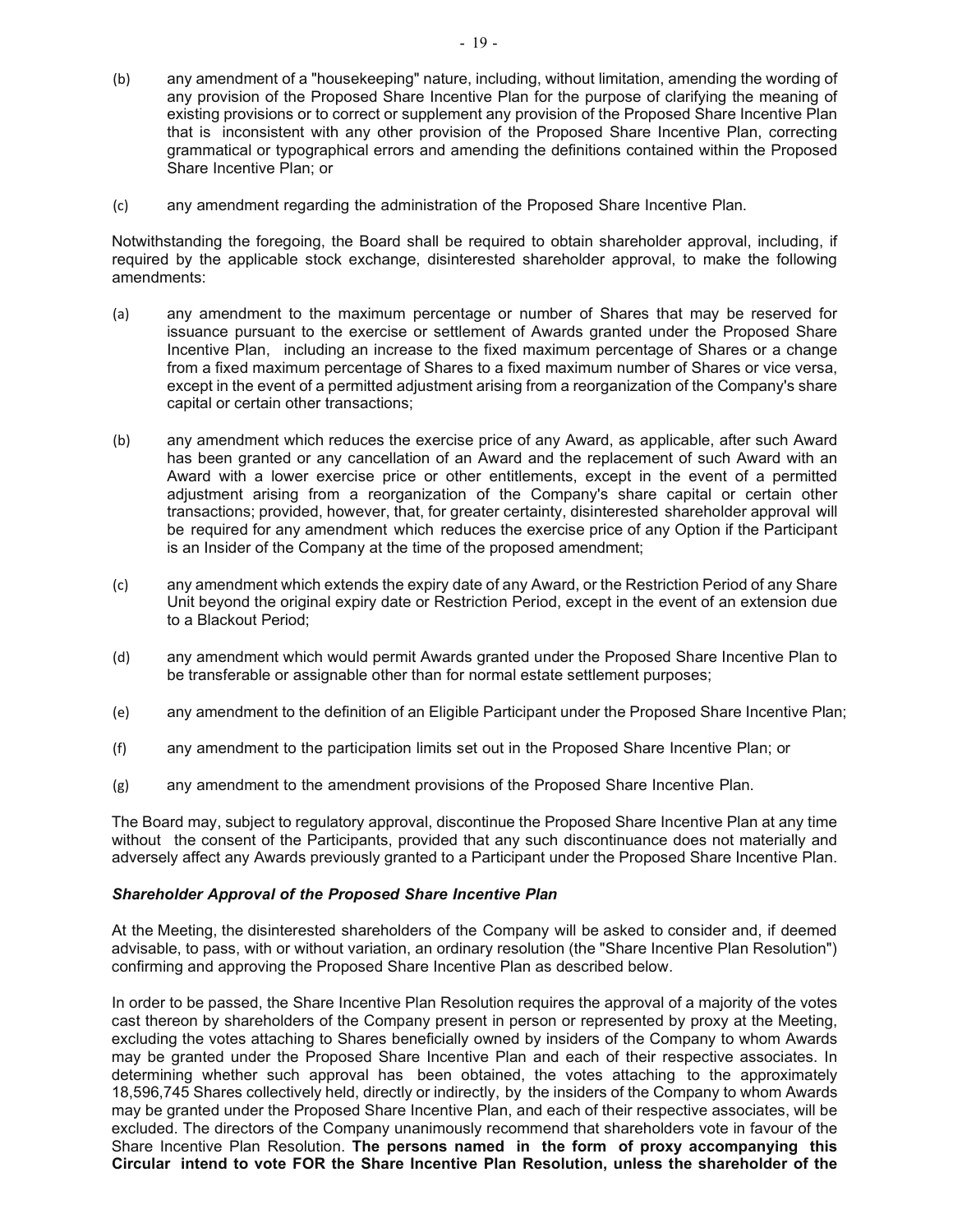**Company who has given such proxy has directed that the Shares represented by such proxy be voted against the Share Incentive Plan Resolution.**

*The directors of the Company believe the passing of the foregoing ordinary resolution is in the best interests of the Company and recommend that Shareholders of the Company vote in favour of the resolution.*

*The persons named as proxies in the enclosed form of proxy intend to cast the votes represented by proxy in favour of the foregoing resolution unless the holder of Common Shares who has given such proxy has directed that the votes be otherwise cast.*

**Management knows of no other matters to come before the Meeting other than those referred to in the Notice of Meeting. Should any other matters properly come before the Meeting, the shares represented by the Instrument of Proxy solicited hereby will be voted on such matters in accordance with the best judgment of the persons voting by proxy.**

# **ADDITIONAL INFORMATION**

Additional Information concerning the Company is available on SEDAR at www.sedar.com. Financial Information concerning the Company is provided in the Company's comparative financial statements and Management's Discussion and Analysis for the financial year ended December 31, 2021.

Shareholders wishing to obtain a copy of the Company's financial statements and Management's Discussion and Analysis may contact the Company at Tel. (604) 893-8365 or by email at [info@fjordlandex.com.](mailto:info@fjordlandex.com)

# **BY ORDER OF THE BOARD OF DIRECTORS**

*"James Tuer"* 

James Tuer President & CEO May 16, 2022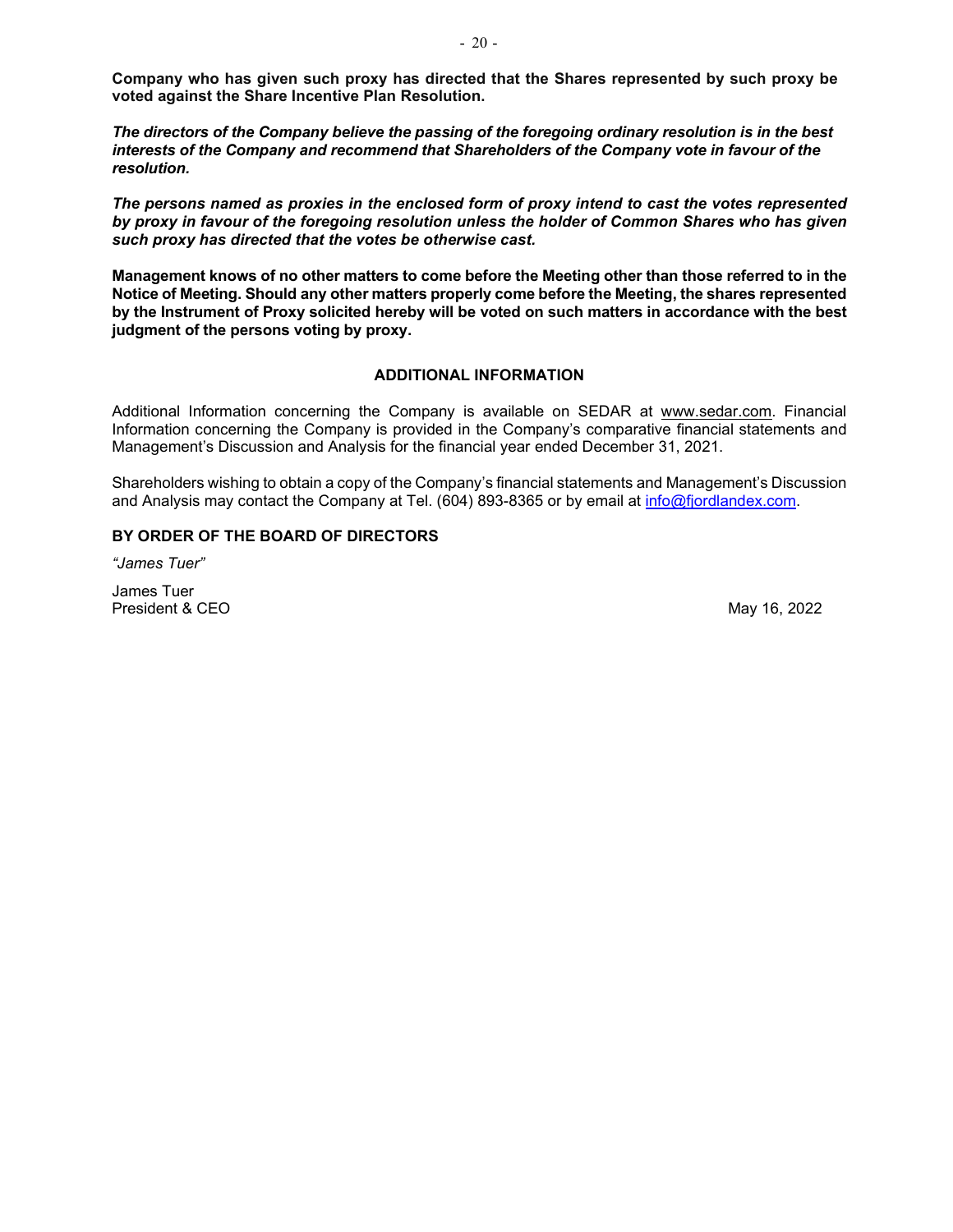# **SCHEDULE**

# **TO INFORMATION CIRCULAR AS AT MAY 16, 2022**

# **FJORDLAND EXPLORATION INC. CORPORATE GOVERNANCE POLICIES**

- **1. Code of Business Conduct and Ethics**
- **2. Committee Charters**
	- **a. Audit Committee**
	- **b. [Whistleblower Policy](#page-27-0)**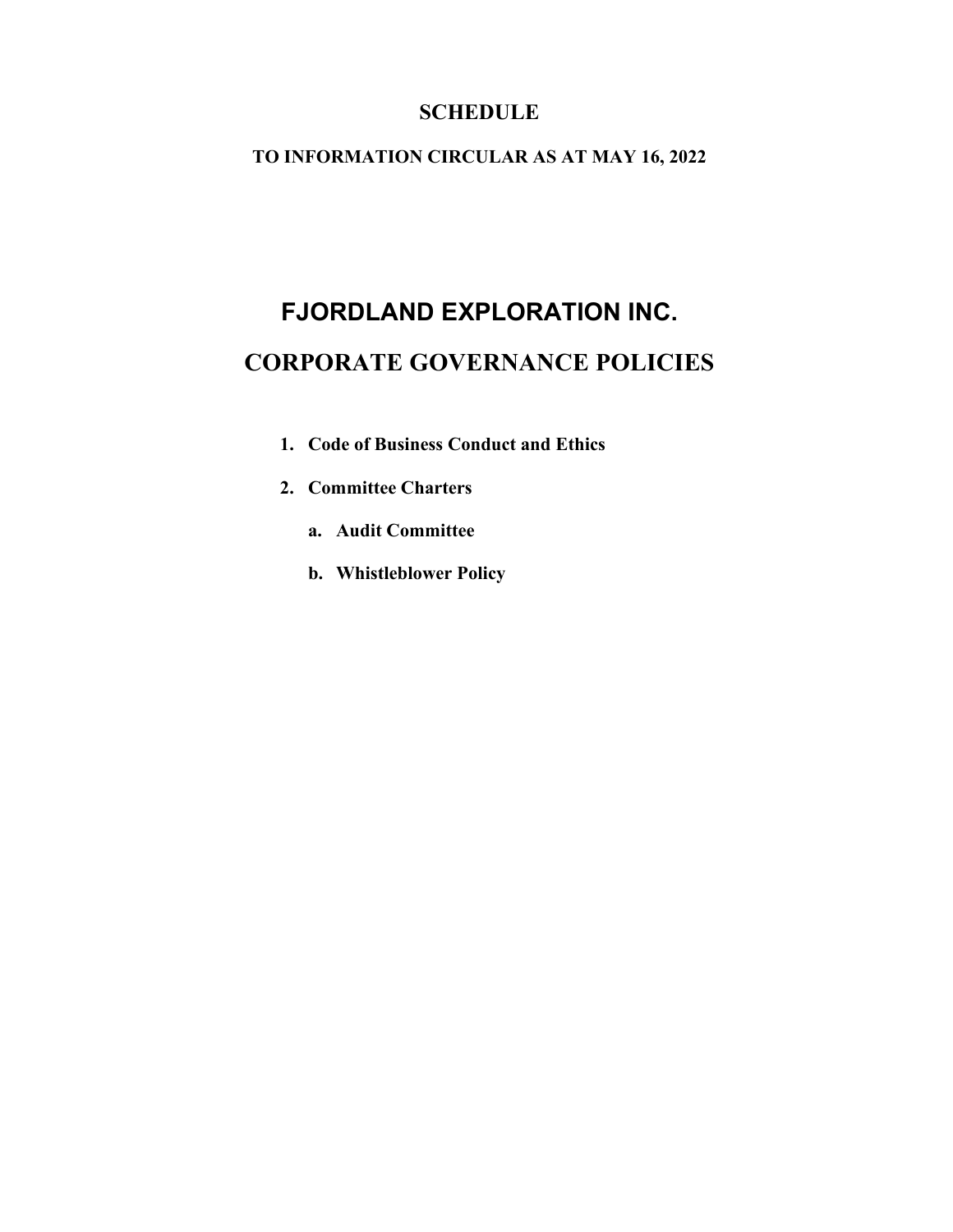#### **CODE OF BUSINESS CONDUCT AND ETHICS**

#### **I. INTRODUCTION**

We require high standards of professional and ethical conduct from our employees. Our reputation with our shareholders and prospective investors for honesty and integrity is key to the success of our business. No employee, contractor, or consultant will be permitted to achieve results through violations of laws or regulations, or through unscrupulous dealings.

We intend that the Company's business practices will be compatible with the economic and social priorities of each location in which we operate. Although customs vary by country and standards of ethics may vary in different business environments, honesty and integrity must always characterize our business activity. If a law conflicts with a policy in this Code, you must comply with the law; however, if a local custom or policy conflicts with this Code, you must comply with the Code. If you have any questions about these conflicts, you should ask your supervisor how to handle the situation.

This Code reflects our commitment to a culture of honesty, integrity and accountability and outlines the basic principles and policies with which all employees, contractors, and consultants are expected to comply. Please read this Code carefully.

In addition to following this Code in all aspects of your business activities, you are expected to seek guidance in any case where there is a question about compliance with both the letter and the spirit of our policies and applicable laws. This Code covers a wide range of business practices and procedures. It does not cover every issue that may arise, but it sets out basic principles to guide all employees, contractors, and consultants of the Company. This Code does not supersede the specific policies and procedures that are covered in the Company's operating manuals or in separate specific policy statements. References in this Code to the "Company" means the Company or any of its subsidiaries. Reference to "employees" includes officers, contractors, independent accounting contractors, and consultants.

Those who violate the standards set forth in this Code will be subject to disciplinary action up to and including dismissal. *If you are in a situation that you believe may violate or lead to a violation of this Code, follow the guidelines described in Section XVII below.*

Your cooperation is necessary to the continued success of our business and the cultivation and maintenance of our reputation as a good corporate citizen.

#### **II. COMPLIANCE WITH LAWS, RULES AND REGULATIONS**

Compliance with the letter and spirit of all laws, rules and regulations applicable to our business is critical to our reputation and continued success. All employees must respect and obey the laws of the cities, provinces, states and countries in which we operate and avoid even the appearance of impropriety. Not all employees are expected to know the details of these laws, but it is important to know enough to determine when to seek advice from supervisors, managers or other appropriate personnel. The Company holds information and training sessions to promote compliance with laws, rules and regulations, including insider trading laws.

#### **III. CONFLICTS OF INTEREST**

A conflict of interest occurs when an individual's private interest interferes, or appears to interfere, in any way with the interests of the Company. A conflict situation can arise when an employee or director takes actions or has interests that may make it difficult to perform his or her work for the Company objectively and effectively. Conflicts of interest also arise when an employee or director, or a member of his or her family, receives improper personal benefits as a result of his or her position in the Company. Loans to, or guarantees of obligations of, such persons are likely to pose conflicts of interest, as are transactions of any kind between the Company and any other organization in which you or any member of your family have an interest.

It may be perceived as a conflict of interest for an employee to work simultaneously for a competitor, customer or supplier. Therefore, working for a competitor, as a consultant or director, is discouraged by the Company. The best policy is to avoid any direct or indirect business connection with our customers, suppliers or competitors,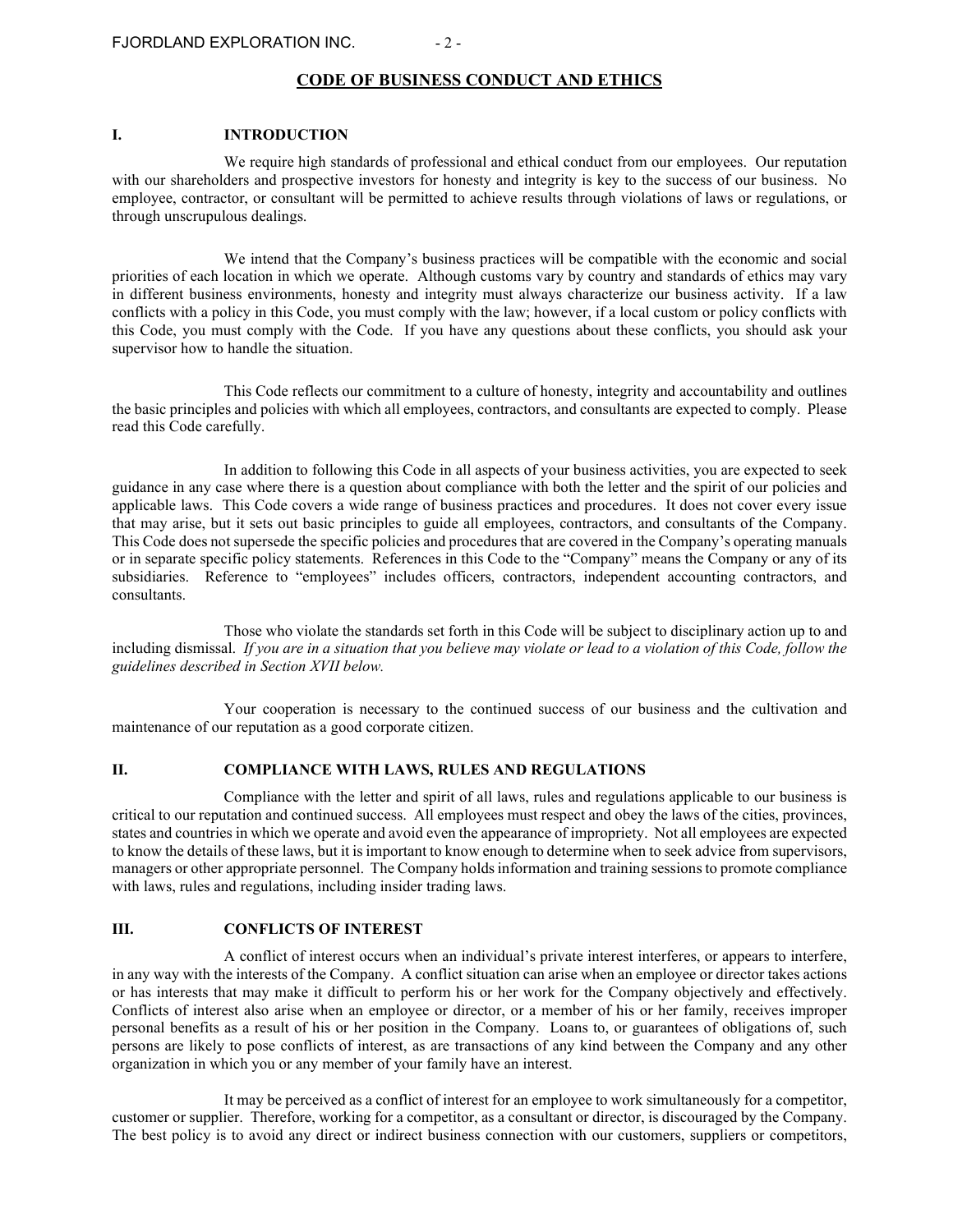except on behalf of the Company. However, should you find yourself in a situation as such, you are expected to disclose the potential conflict of interest to both the Company, and the other party.

Activities that could give rise to conflicts of interest are prohibited unless specifically approved by the Board of Directors or the Audit Committee. It is not always easy to determine whether a conflict of interest exists, so any potential conflicts of interests should be reported immediately to senior management or the Company's general legal counsel.

Given that the Directors are engaged in a wide range of activities, each Director or officer is required to disclose to the Company any interest in a material contract or transaction or proposed material contract or transaction with the Company or the fact that such person is a director or officer of, or otherwise has a material interest in, any person who is a party to a material contract or transaction or proposed material contract or transaction with the Company. Such disclosure is required to be made at the first meeting at which a proposed contract or transaction is considered. In any case, a Director who has made disclosure to the foregoing effect is not entitled to vote on any resolution to approve the contract or transaction unless the contract or transaction is one relating primarily to his remuneration as a Trustee, one for indemnity under the Declaration of Trust or one for insurance

#### **IV. CORPORATE OPPORTUNITIES**

Employees and directors are prohibited from taking for themselves personally opportunities that arise through the use of corporate property, information or position and from using corporate property, information or position for personal gain. Employees and directors are also prohibited from competing with the Company directly or indirectly. Employees and directors owe a duty to the Company to advance the legitimate interests of the Company when the opportunity to do so arises.

#### **V. CONFIDENTIALITY**

Employees must maintain the confidentiality of information entrusted to them by the Company or that otherwise comes into their possession in the course of their employment, except when disclosure is authorized or legally mandated. Employees are required to execute a confidentiality agreement upon employment and from time to time during the course of employment. The obligation to preserve confidential information continues even after you leave the Company.

Confidential information includes all non-public information that may be of use to competitors, or harmful to the Company or its customers, if disclosed. It also includes information that suppliers and customers have entrusted to us.

#### **VI. PROTECTION AND PROPER USE OF COMPANY ASSETS**

All employees should endeavour to protect the Company's assets and ensure their efficient use. Theft, carelessness and waste have a direct impact on the Company's profitability. Any suspected incidents of fraud or theft should be immediately reported for investigation.

Company assets, such as equipment, funds or computers, may only be used for legitimate business purposes or other purposes approved by management. Company assets may never be used for illegal purposes.

The obligation to protect Company assets includes proprietary information. Proprietary information includes any information that is not generally known to the public or would be helpful to our competitors. Examples of proprietary information include intellectual property, such as trade secrets, patents, trademarks and copyrights, as well as business, marketing and service plans, proprietary geological concepts, engineering and manufacturing ideas, designs, contact lists, databases, records, salary information and any unpublished geological, geophysical, geochemical, financial data or reports. Unauthorized use or distribution of this information is a violation of Company policy. It may also be illegal and may result in civil and criminal penalties. The obligation to preserve proprietary information continues even after you leave the Company.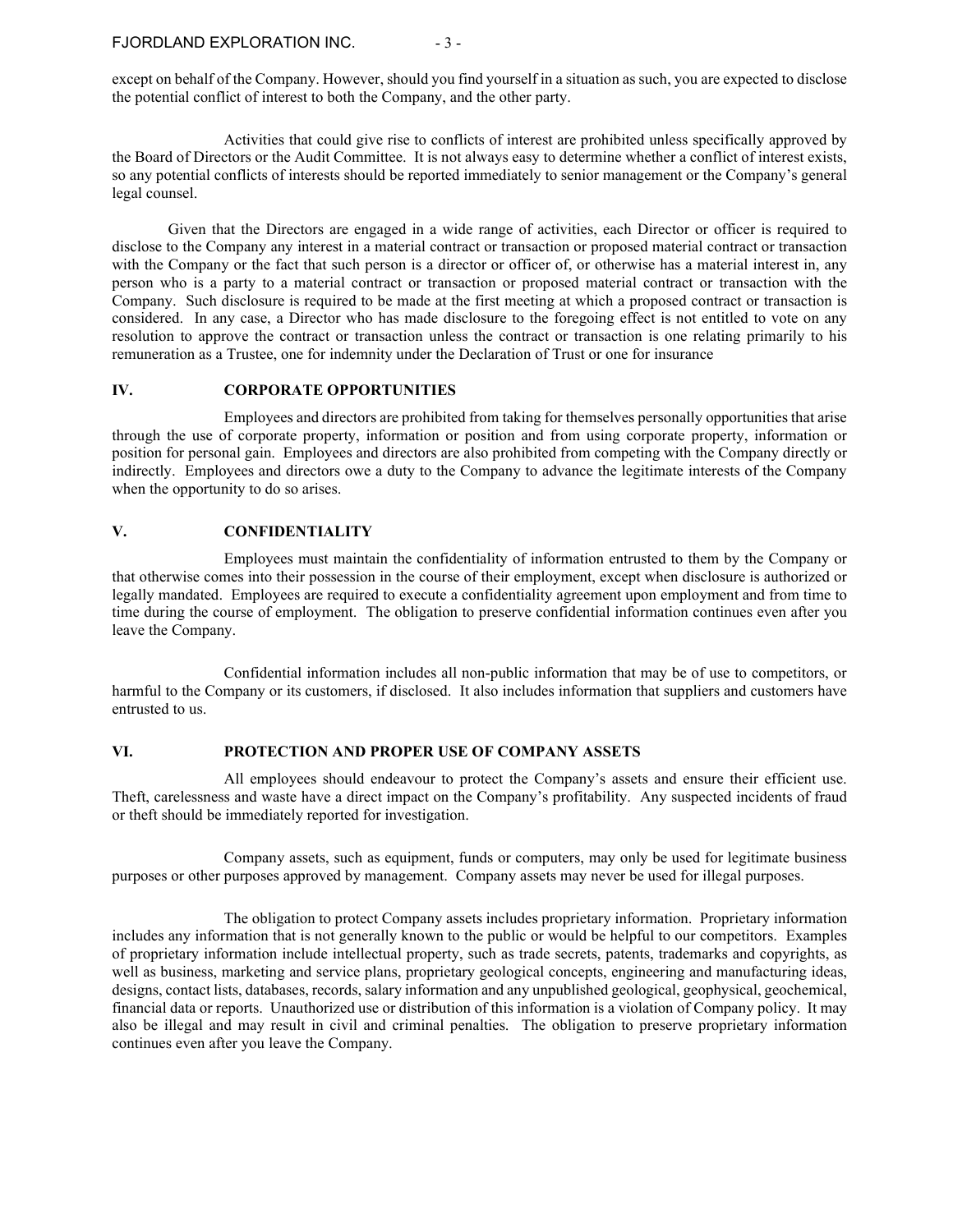#### **VII. INSIDER TRADING**

Employees who have access to confidential information are not permitted to use or share that information for stock trading purposes or for any other purpose except the conduct of the business of the Company. All material undisclosed information about the Company should be considered confidential. To use material undisclosed information for personal financial benefit or to "tip" others who might make an investment decision on the basis of this information, is not only unethical, but also illegal. Further reference can be made to the |TSX Venture Exchange Policy 3.1, Section 5.

# **VIII. FAIR DEALING**

We seek to outperform our competition fairly and honestly and to acquire, explore and develop mineral projects in a fair and honest manner. We seek competitive advantages through superior performance, never through unethical or illegal business practices. Stealing proprietary information, possessing trade secret information obtained without the owner's consent or inducing the disclosures of proprietary information or trade secrets by past or present employees of other companies is prohibited. Each employee should endeavor to deal fairly with the Company's business associates, option partners, joint venture partners, suppliers, competitors and employees. No employee should take unfair advantage of anyone through illegal conduct, manipulation, concealment, abuse of privileged information, misrepresentation of material facts or any other unfair-dealing practice.

#### **IX. DISCRIMINATION AND HARASSMENT**

We value the diversity of our employees and are committed to providing equal opportunity in all aspects of employment. Abusive, harassing or offensive conduct is unacceptable, whether verbal, physical or visual. Examples include derogatory comments based on racial or ethnic characteristics and unwelcome sexual advances. Employees are encouraged to speak out when a co-worker's conduct makes them uncomfortable, and to report harassment when it occurs.

#### **X. SAFETY AND HEALTH**

We are all responsible for maintaining a safe and healthy workplace by following safety and health rules and practices, and more specifically detailed in the Company's Safety Manual/Field Guide and Fuel Spill Contingency Plan. The Company is committed to keeping its workplaces and project areas free from hazards. Please report any accidents, injuries, unsafe equipment, practices or conditions immediately to a supervisor or other designated person. Threats or acts of violence or physical intimidation are prohibited.

In order to protect the safety of all employees, employees must report to work in condition to perform their duties and free from the influence of any substance that could prevent them from conducting work activities safely and effectively. The use of alcohol or illegal drugs in the workplace is prohibited. Likewise, employees are prohibited from being under the influence of alcohol or illegal drugs during the course of their duties.

#### **XI. RECORDKEEPING**

Honest and accurate recording and reporting of information is critical to our financial reporting and our ability to make responsible business decisions. The Company's accounting records are relied upon to produce reports for the Company's management, shareholders, creditors, governmental agencies and others. Our financial statements and the books and records on which they are based must truthfully and accurately reflect all corporate transactions and conform to all legal and accounting requirements and our system of internal controls.

All employees have a responsibility to ensure that the Company's records, including accounting records, do not contain any false or intentionally misleading entries. We do not permit intentional misclassification of transactions as to accounts, departments or accounting periods. All transactions must be supported by accurate documentation in reasonable detail and recorded in the proper account and in the proper accounting period.

All Company books, records, accounts and financial statements must be maintained in reasonable detail, must appropriately reflect Company transactions and must conform to both applicable legal requirements and the system of internal controls of the Company. Unrecorded or "off the books" funds or assets should not be maintained unless permitted by applicable law or regulation.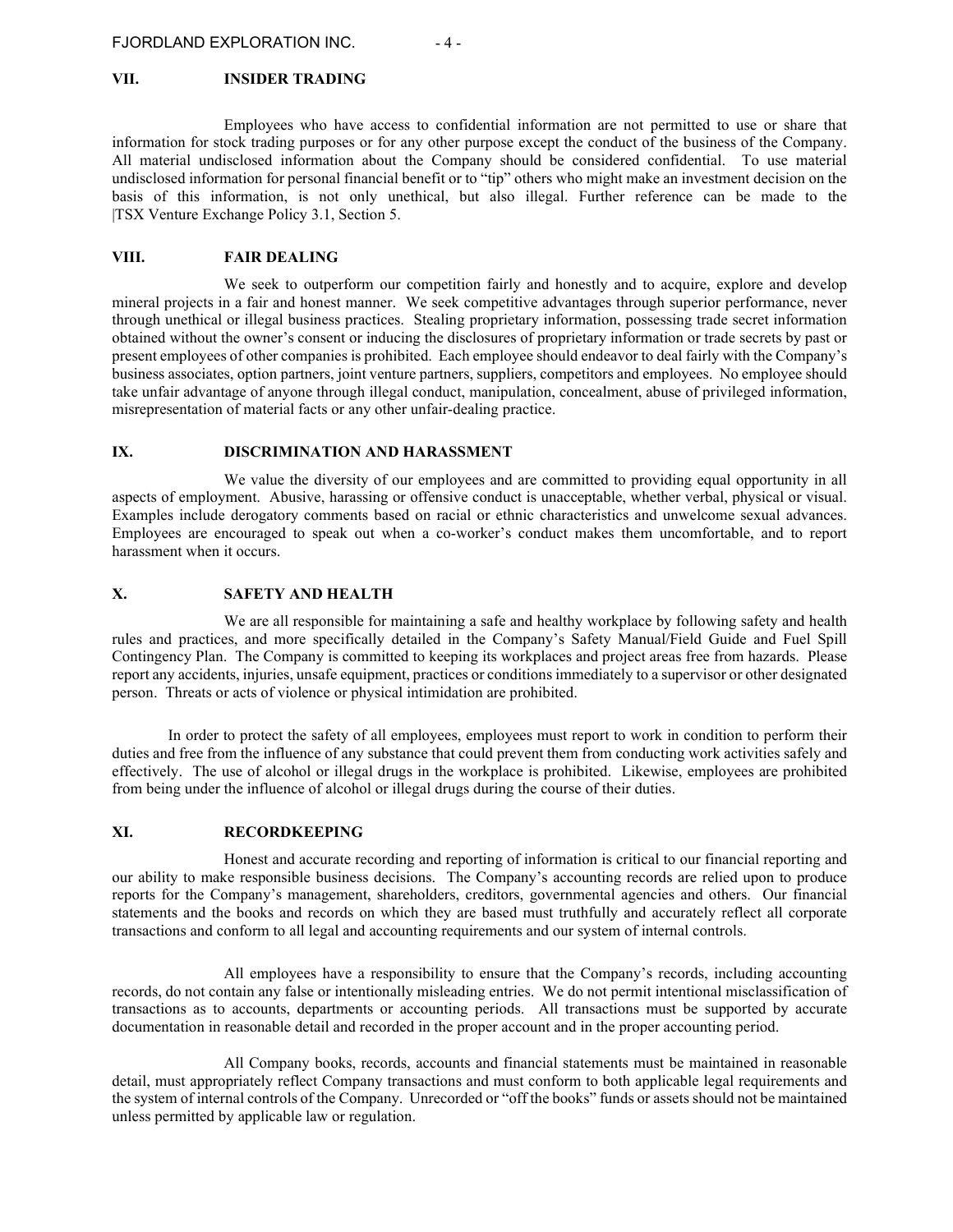#### FJORDLAND EXPLORATION INC.  $-5 -$

Business records and communications may become public through legal or regulatory investigations or the media. Exaggeration, derogatory remarks, legal conclusions or inappropriate characterizations of people and companies must be avoided. This applies to communications of all kinds, including email and informal notes or interoffice memos. Records should be retained and destroyed in accordance with the Company's records retention policy.

#### **XII. USE OF E-MAIL AND INTERNET SERVICES**

E-Mail systems and Internet services are provided to help us do work. Incidental and occasional personal use is permitted, but never for personal gain or any improper purpose. You may not access, send or download any information that could be insulting or offensive to another person, such as sexually explicit material or jokes, unwelcome propositions, ethnic or racial slurs, or any other message that could be viewed as harassment. Also remember that "flooding" our systems with junk mail and trivia hampers the ability of our systems to handle legitimate Company business and is prohibited.

Employees should not download copyrighted materials, should not copy material that is not licensed to the Company and should follow the terms of a licence when using material that is licenced to the Company. No changes should be made to licensed materials without the prior consent of the Company. In addition, employees are prohibited from downloading games and screensavers as these are common sources of viruses.

Your messages (including voice mail) and computer information are considered the Company's property and you should not have any expectation of privacy. Unless prohibited by law, the Company reserves the right to access and disclose this information as necessary for business purposes. Use good judgment, and do not access, send messages or store any information that you would not want to be seen or heard by other individuals.

# **XIII. POLITICAL ACTIVITIES AND CONTRIBUTIONS**

We respect and support the right of our employees to participate in political activities. However, these activities should not be conducted on Company time or involve the use of any Company resources such as telephones, computers or supplies. Employees will not be reimbursed for personal political contributions.

We may occasionally express our views on local and national issues that affect our operations. In such cases, Company funds and resources may be used, but only when permitted by law and by our strict guidelines. The Company may also make limited contributions to political parties or candidates in jurisdictions where it is legal and customary to do so. No employee may make or commit to political contributions on behalf of the Company without the approval of the Board of Directors.

#### **XIV. GIFTS AND ENTERTAINMENT**

Business gifts and entertainment are customary courtesies designed to build goodwill among business partners. These courtesies include such things as meals and beverages, tickets to sporting or cultural events, discounts not available to the general public, travel, accommodation and other merchandise or services. In some cultures they play an important role in business relationships. However, a problem may arise when such courtesies compromise or appear to compromise — our ability to make objective and fair business decisions.

Offering or receiving any gift, gratuity or entertainment that might be perceived to unfairly influence a business relationship should be avoided. These guidelines apply at all times, and do not change during traditional gift-giving seasons. No gift or entertainment should ever be offered, given, provided or accepted by any director or employee of the Company, or by any family member of a director or employee, unless it:

- (a) is not a cash gift;
- (b) is consistent with customary business practices;
- (c) is not excessive in value;
- (d) cannot be construed as a bribe or payoff; and
- (e) does not violate any applicable laws or regulations.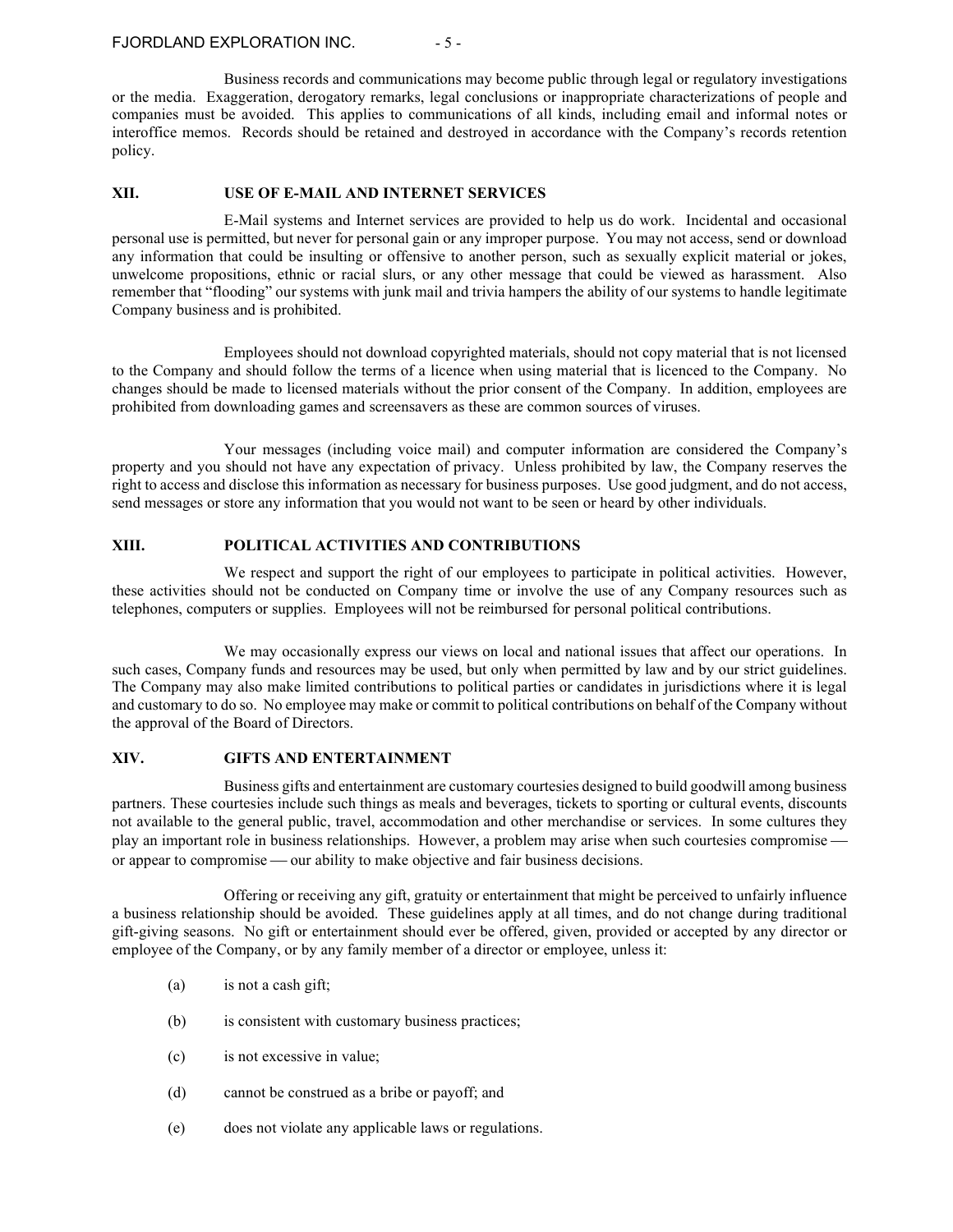Please discuss with your supervisor any gifts or proposed gifts if you are uncertain whether they are appropriate.

# **XV. WAIVERS OF THIS CODE OF BUSINESS CONDUCT AND ETHICS**

Any waiver of this Code with respect to a director or officer of the Company may be made only by the Board of Directors or the Audit Committee. Any such waiver will be promptly disclosed to the extent required by applicable law or stock exchange regulation.

# **XVI. REPORTING OF ANY ILLEGAL OR UNETHICAL BEHAVIOR**

We have a strong commitment to conduct our business in a lawful and ethical manner. Employees are encouraged to talk to supervisors, managers or other appropriate personnel when in doubt about the best course of action in a particular situation and to report violations of laws, rules, regulations or this Code. We prohibit retaliatory action against any employee who, in good faith, reports a possible violation. It is unacceptable to file a report knowing it to be false.

# **XVII. COMPLIANCE PROCEDURES**

This Code cannot, and is not intended to, address all of the situations you may encounter. There will be occasions where you are confronted by circumstances not covered by policy or procedure and where you must make a judgment as to the appropriate course of action.

Since we cannot anticipate every situation that may arise, it is important for the Company to set forth a general way to approach a new question or problem. These are the steps to keep in mind:

- *Make sure you have all of the facts.* In order to reach the right solutions, you must be as fully informed as possible.
- *Ask yourself what you are specifically being asked to do.* This analysis will enable you to focus on the specific issues that are raised and the available alternatives. Use your judgment and common sense. If something seems unethical or improper, it probably is.
- *Clarify your responsibility and role.* In most situations, there is shared responsibility. Are your colleagues informed? It may help to get others involved and to discuss the problem.
- *Discuss the problem with your supervisor.* This approach is best in most if not all situations. Your supervisor may be more knowledgeable about the issue and will appreciate being brought into the process. It is a supervisor's responsibility to help you to solve problems.
- *Seek help from Company resources.* In the rare instance in which it may not be appropriate to discuss an issue with your supervisor, or in which you feel uncomfortable approaching your supervisor, discuss the problem with the Company's general legal counsel. If you prefer to write, address your concerns to the Company's general legal counsel or the President.
- *You may report ethical violations in confidence and without fear of retaliation.* If your situation requires that your identity be kept secret, the Company will protect your anonymity. The Company does not permit retaliation of any kind against employees for good faith reports of ethical violations.
- *Ask first.* If you are unsure of the proper course of action, seek guidance before you act.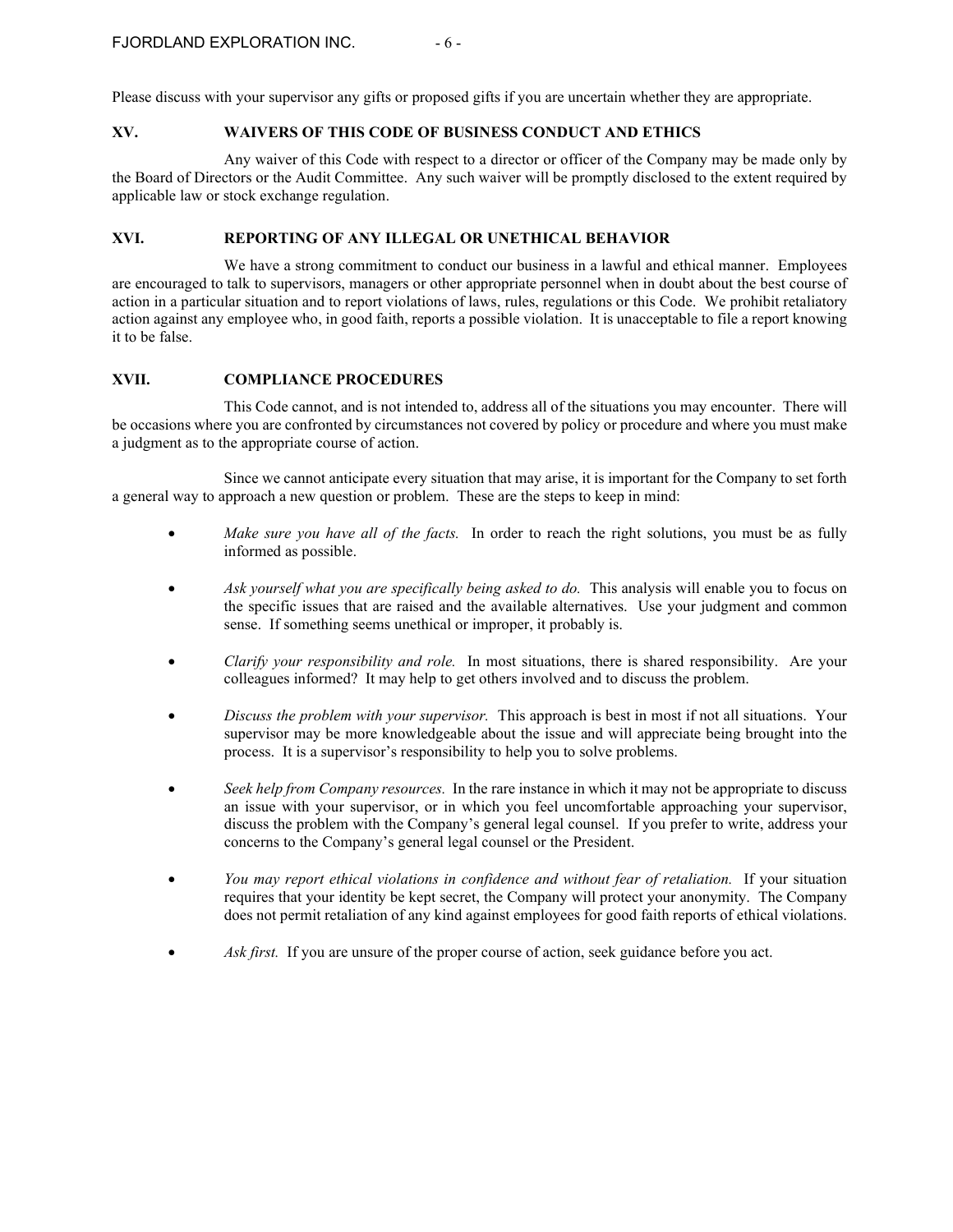# **AUDIT COMMITTEE CHARTER**

#### **PURPOSE OF THE COMMITTEE**

The purpose of the Audit Committee (the "Committee") of the Board of Directors (the "Board") of Fjordland Exploration Inc. (the "Company") is to provide an open avenue of communication between management, the Company's independent auditor and the Board and to assist the Board in its oversight of:

- the integrity, adequacy and timeliness of the Company's financial reporting and disclosure practices;
- the Company's compliance with legal and regulatory requirements related to financial reporting; and
- the independence and performance of the Company's independent auditor.

The Committee shall also perform any other activities consistent with this Charter, the Company's articles and governing laws as the Committee or Board deems necessary or appropriate.

The Committee shall consist of at least three directors. Members of the Committee shall be appointed by the Board and may be removed by the Board in its discretion. The members of the Committee shall elect a Chairman from among their number. A majority of the members of the Committee must not be officers or employees of the Company or of an affiliate of the Company. The quorum for a meeting of the Committee is a majority of the members who are not officers or employees of the Company or of an affiliate of the Company. With the exception of the foregoing quorum requirement, the Committee may determine its own procedures.

The Committee's role is one of oversight. Management is responsible for preparing the Company's financial statements and other financial information and for the fair presentation of the information set forth in the financial statements in accordance with International Financial Reporting Standards ("IFRS") as issued by the International Accounting Standards Board ("IASB") and Interpretations issued by the International Financial Reporting Interpretations Committee ("IFRIC"). Management is also responsible for establishing internal controls and procedures and for maintaining the appropriate accounting and financial reporting principles and policies designed to assure compliance with accounting standards and all applicable laws and regulations.

The independent auditor's responsibility is to audit the Company's financial statements and provide its opinion, based on its audit conducted in accordance with generally accepted auditing standards, that the financial statements present fairly, in all material respects, the financial position, results of operations and cash flows of the Company in accordance with IFRS.

The Committee is responsible for recommending to the Board the independent auditor to be nominated for the purpose of auditing the Company's financial statements, preparing or issuing an auditor's report or performing other audit, review or attest services for the Company, and for reviewing and recommending the compensation of the independent auditor. The Committee is also directly responsible for the evaluation of and oversight of the work of the independent auditor. The independent auditor shall report directly to the Committee.

#### **AUTHORITY AND RESPONSIBILITIES**

In addition to the foregoing, in performing its oversight responsibilities the Committee shall:

- 1. Monitor the adequacy of this Charter and recommend any proposed changes to the Board.
- 2. Review the appointments of the Company's Chief Financial Officer and any other key financial executives involved in the financial reporting process.
- 3. Review with management and the independent auditor the adequacy and effectiveness of the Company's accounting and financial controls and the adequacy and timeliness of its financial reporting processes.
- 4. Review with management and the independent auditor the annual financial statements and related documents and review with management the unaudited quarterly financial statements and related documents, prior to filing or distribution, including matters required to be reviewed under applicable legal or regulatory requirements.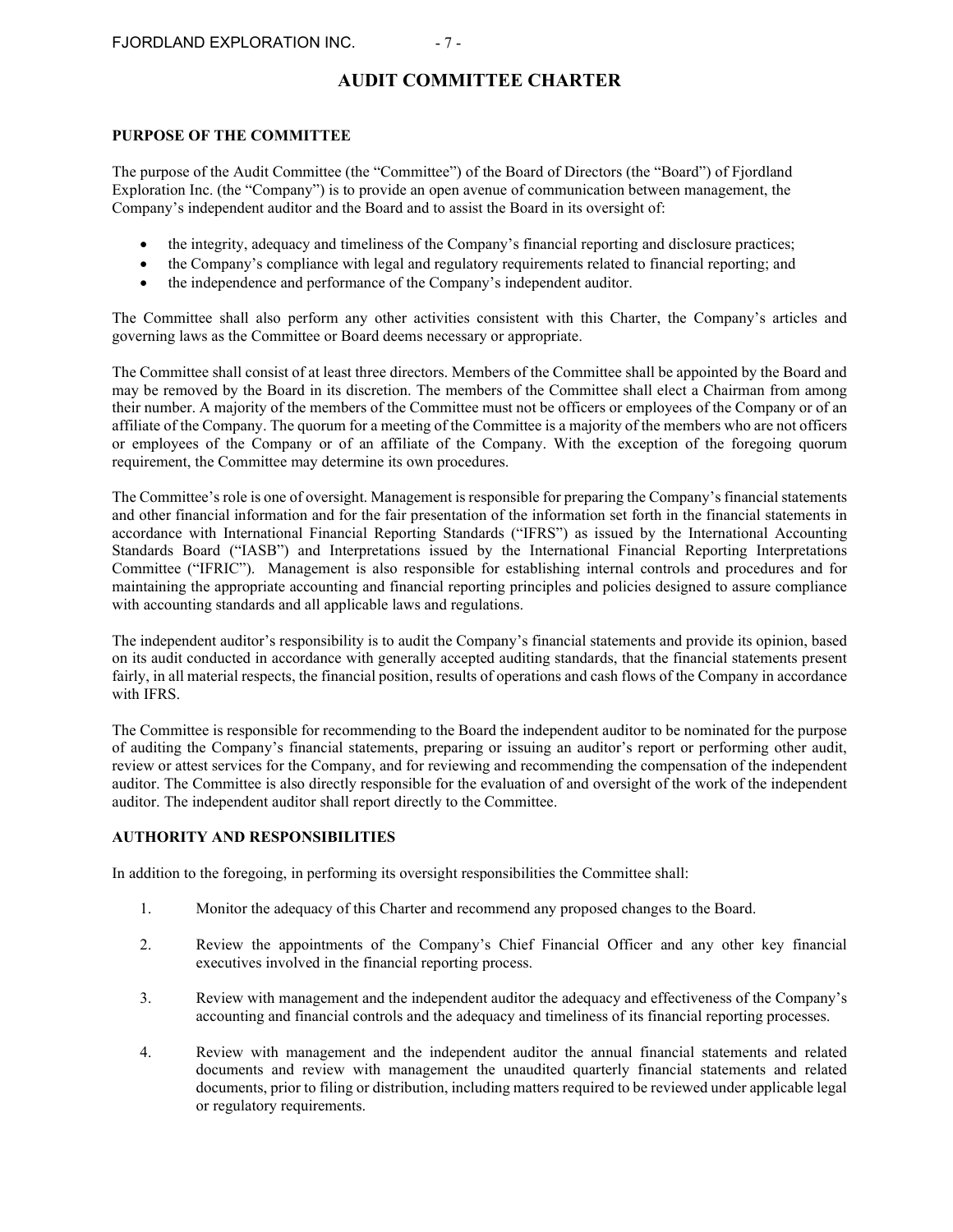- 5. Where appropriate and prior to release, review with management any news releases that disclose annual or interim financial results or contain other significant financial information that has not previously been released to the public.
- 6. Review the Company's financial reporting and accounting standards and principles and significant changes in such standards or principles or in their application, including key accounting decisions affecting the financial statements, alternatives thereto and the rationale for decisions made.
- 7. Review the quality and appropriateness of the accounting policies and the clarity of financial information and disclosure practices adopted by the Company, including consideration of the independent auditor's judgment about the quality and appropriateness of the Company's accounting policies. This review may include discussions with the independent auditor without the presence of management.
- 8. Review with management and the independent auditor significant related party transactions and potential conflicts of interest.
- 9. Pre-approve all non-audit services to be provided to the Company by the independent auditor.
- 10. Monitor the independence of the independent auditor by reviewing all relationships between the independent auditor and the Company and all non-audit work performed for the Company by the independent auditor.
- 11. Establish and review the Company's procedures for the:
	- receipt, retention and treatment of complaints regarding accounting, financial disclosure, internal controls or auditing matters; and
	- confidential, anonymous submission by employees regarding questionable accounting, auditing and financial reporting and disclosure matters.
- 12. Conduct or authorize investigations into any matters that the Committee believes is within the scope of its responsibilities. The Committee has the authority to retain independent counsel, accountants or other advisors to assist it, as it considers necessary, to carry out its duties, and to set and pay the compensation of such advisors at the expense of the Company.
- 13. Perform such other functions and exercise such other powers as are prescribed from time to time for the audit committee of a reporting company in Parts 2 and 4 of National Instrument 52-110 of the Canadian Securities Administrators, the *Business Corporations Act* (British Columbia) and the articles of the Company.

# **WHISTLEBLOWER POLICY**

#### <span id="page-27-0"></span>**General**

Fjordland Exploration Inc. (the "Company") requires its directors, officers and employees to observe high standards of professionalism and ethical conduct in maintaining the financial records of the Company. Pursuant to its Charter, the Audit Committee of the Board of Directors of the Company is responsible for reviewing (on a confidential basis if necessary) all complaints or submissions received from employees of the Company regarding accounting or auditing matters concerning the Company. In order to carry out its responsibilities under its Charter, the Audit Committee has adopted this Whistleblower Policy (the "Policy").

For the purposes of this Policy, all accounting or auditing matters which are the subject of a complaint or submission are referred to as an "Accounting Irregularity".

#### **No Retaliation**

No officer or employee who in good faith reports an Accounting Irregularity shall suffer harassment, retaliation or adverse employment consequence. An officer or employee who retaliates against someone who has reported an Accounting Irregularity in good faith is subject to discipline up to and including termination of employment. This Whistleblower Policy is intended to encourage and enable employees and others to raise serious concerns within the Company rather than seeking resolution outside the Company.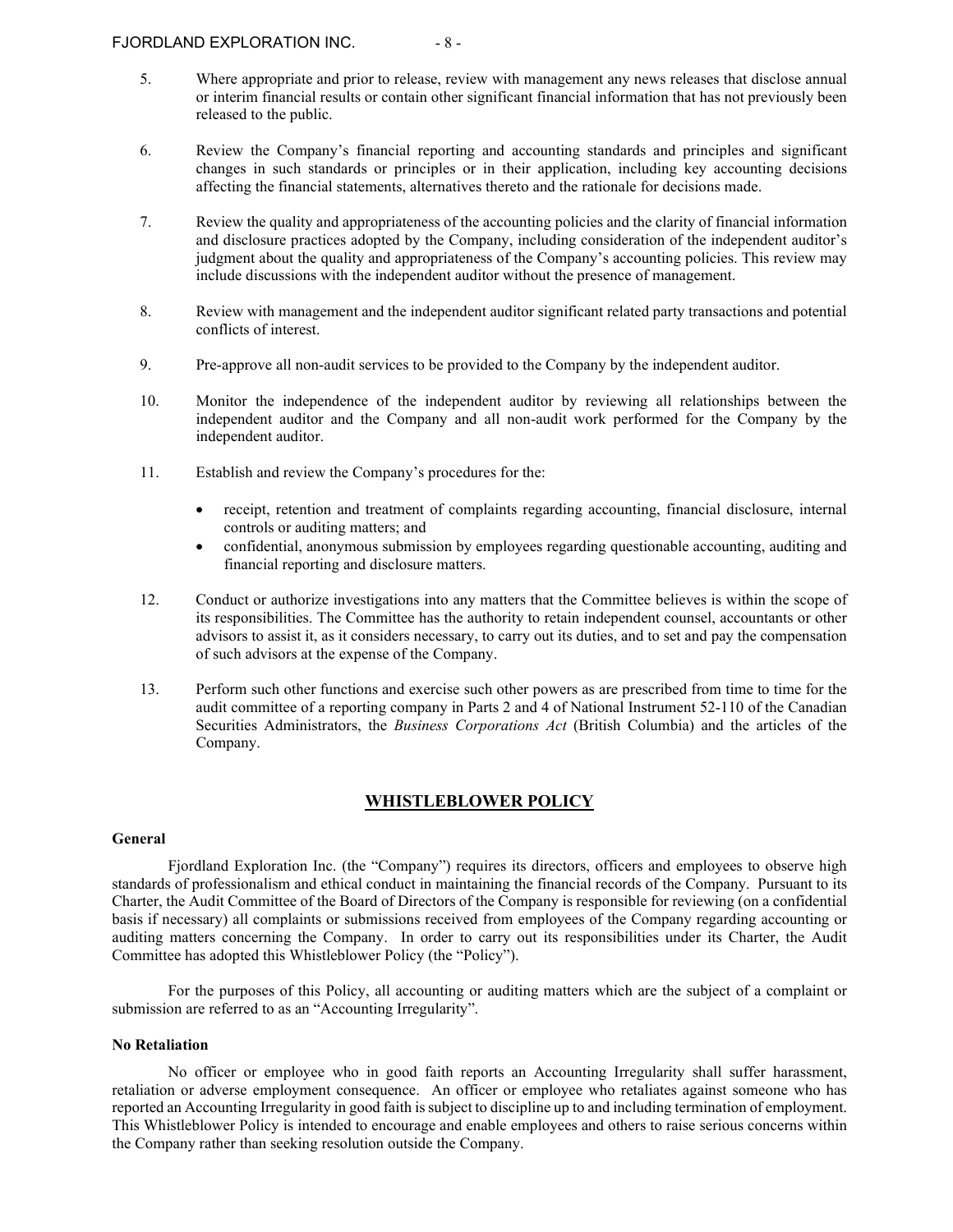#### **Reporting Violations**

It is the responsibility of all directors, officers and employees to report all suspected Accounting Irregularities in accordance with this Whistleblower Policy. The Company maintains an open door policy and suggests that employees share their questions, concerns, suggestions or complaints with someone who can address them properly. In most cases, an employee's supervisor is in the best position to address an area of concern. An employee's supervisor may be more knowledgeable about the issue and will appreciate being brought into the process. It is the supervisor's responsibility to help you to solve the problem.

However, if you are not comfortable speaking with your supervisor or you are not satisfied with your supervisor's response, you are encouraged to speak with anyone in management whom you are comfortable in approaching. Supervisors and managers are required to report suspected Accounting Irregularities to the Company's Whistleblower, Peter Krag-Hansen, or to any member of the Audit Committee. Mr. Krag-Hansen's direct telephone line is (604) 657-2997. The Audit Committee has specific and exclusive responsibility to investigate all reported violations. For suspected fraud or securities law violations, or when you are not satisfied or uncomfortable with following the Company's open door policy, individuals should contact the Chairman of the Company or any member of the Company's Audit Committee directly. All complaints will be reported to the Audit Committee within five days of receipt.

#### **Investigations of Complaints**

The Company's Audit Committee is responsible for investigating and resolving all reported complaints and allegations concerning Accounting Irregularities. The Audit Committee may retain independent legal counsel, accountants or others to assist in its investigations.

#### **Accounting and Auditing Matters**

Pursuant to its Charter, the Audit Committee is responsible for addressing all reported concerns or complaints regarding corporate accounting practices, internal controls or auditing. The President is required to immediately notify the Audit Committee of any complaint of which he or she is aware and to work with the Committee until the matter is resolved.

#### **Acting in Good Faith**

Anyone filing a complaint concerning a suspected Accounting Irregularity must be acting in good faith and have reasonable grounds for believing the information disclosed indicates an Accounting Irregularity. Any allegations that prove not to be substantiated and which prove to have been made maliciously or knowingly to be false will be viewed as a serious disciplinary offense.

#### **Confidentiality**

Complaints or submissions concerning a suspected Accounting Irregularity may be submitted on a confidential basis by the complainant or may be submitted anonymously. All complaints or submissions will be kept confidential to the extent possible, consistent with the need to conduct an adequate investigation.

#### **Handling of Reported Violations**

The Chair of the Audit Committee will notify the sender and acknowledge receipt of the reported suspected Accounting Irregularity within five business days. All reports will be promptly investigated and appropriate corrective action will be taken if warranted by the investigation.

The Company shall retain records of complaints for a period of no less than seven years as a separate part of the records of the Audit Committee.

#### **Privacy Violations**

In addition to these rules regarding accounting, internal accounting controls and auditing matters, recent privacy legislation, the *Personal Information Protection and Electronic Documents Act* (Canada) (*"PIPEDA*") and the *Personal Information Protection Act* (British Columbia) ("*PIPA*"), provide that any person who has reasonable grounds to believe that there has been a contravention of either of *PIPEDA* or *PIPA* may notify the relevant Privacy Commissioner.